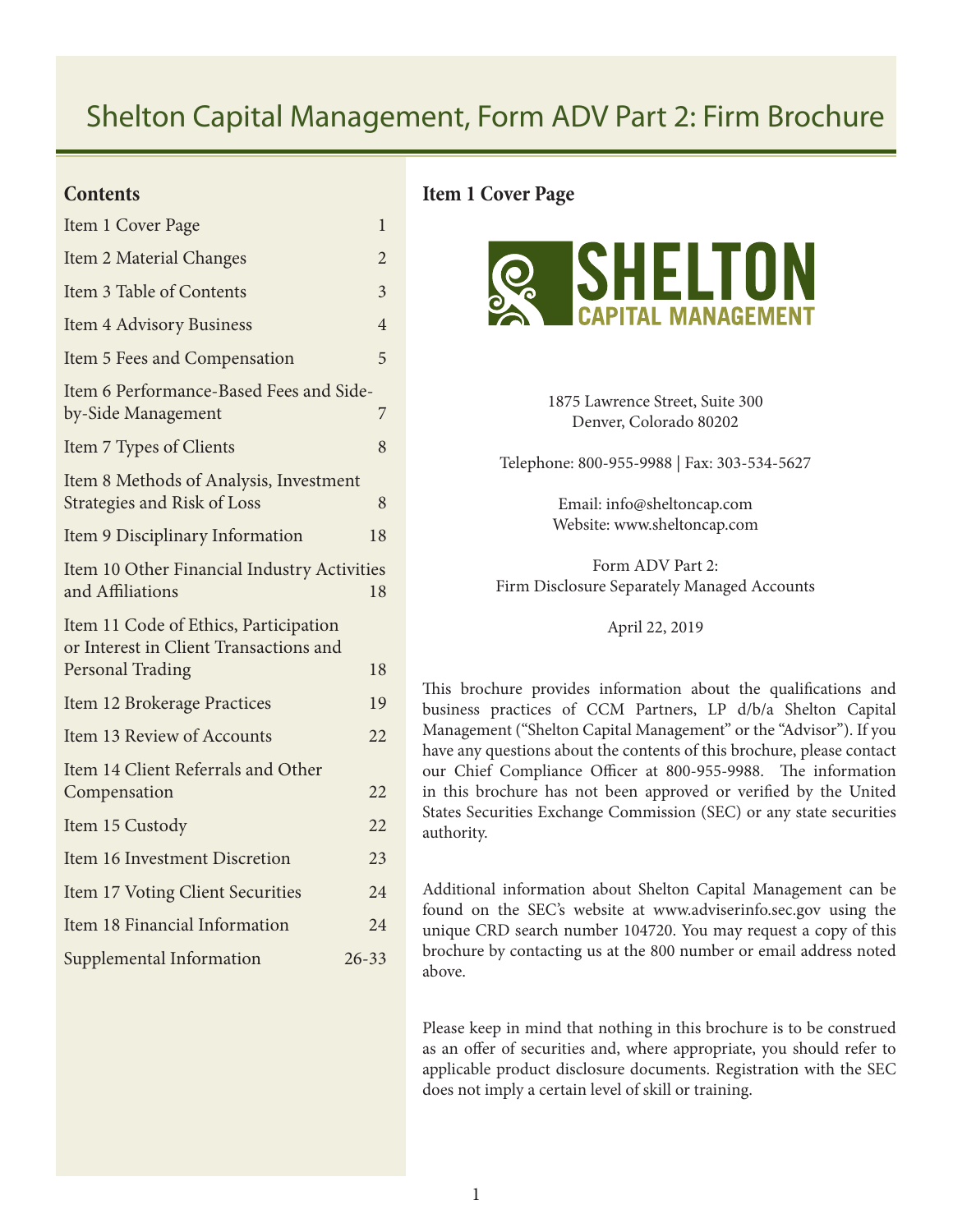

## **Item 2 Material Changes**

This Brochure dated April 22, 2019 contains the following material changes since the annual update of the Brochure dated April 30, 2018. This Brochure amends the most recent annual update dated March 25, 2019, as amended April 1, 2019:

- 1. Appropriate references and updates to disclosures in respect of the firm's tactical credit investment team and strategies as a result of our acquisition of the investment management business of Cedar Ridge Partners, LLC, on January 25, 2019. These include references to Cedar Ridge GP, LLC, a related entity of Shelton Capital Management and serves as the General Partner of Cedar Ridge Investors Fund I, LP.
- 2. Shelton Capital Management moved its Denver office from 1075 17th Street, Suite 1710, Denver, CO 80265 to 1875 Lawrence Street, Suite 300, Denver, CO 80202.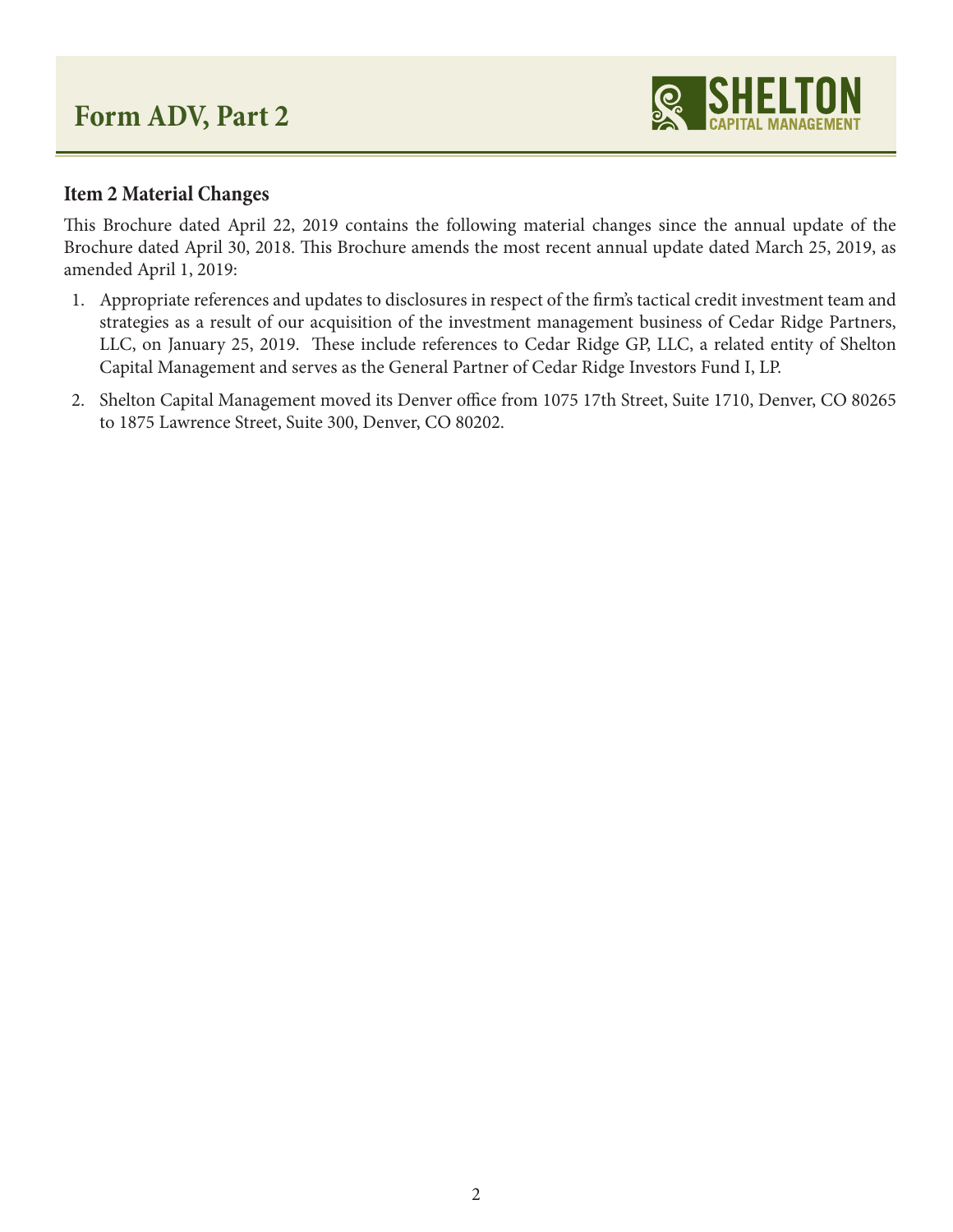

## **Item 3 Table of Contents**

| Item 1 Cover Page                                                                             | $\mathbf{1}$   |
|-----------------------------------------------------------------------------------------------|----------------|
| Item 2 Material Changes                                                                       | $\overline{2}$ |
| Item 3 Table of Contents                                                                      | $\mathfrak{Z}$ |
| Item 4 Advisory Business                                                                      | 4              |
| Item 5 Fees and Compensation                                                                  | 5              |
| Item 6 Performance-Based Fees and Side-by-Side Management                                     | 7              |
| Item 7 Types of Clients                                                                       | 8              |
| Item 8 Methods of Analysis, Investment Strategies and Risk of Loss                            | 8              |
| Item 9 Disciplinary Information                                                               | 18             |
| Item 10 Other Financial Industry Activities and Affiliations                                  | 18             |
| Item 11 Code of Ethics, Participation or Interest in Client Transactions and Personal Trading | 18             |
| Item 12 Brokerage Practices                                                                   | 19             |
| Item 13 Review of Accounts                                                                    | 22             |
| Item 14 Client Referrals and Other Compensation                                               | 22             |
| Item 15 Custody                                                                               | 22             |
| Item 16 Investment Discretion                                                                 | 23             |
| Item 17 Voting Client Securities                                                              | 24             |
| Item 18 Financial Information                                                                 | 24             |
| Supplement                                                                                    | $26 - 33$      |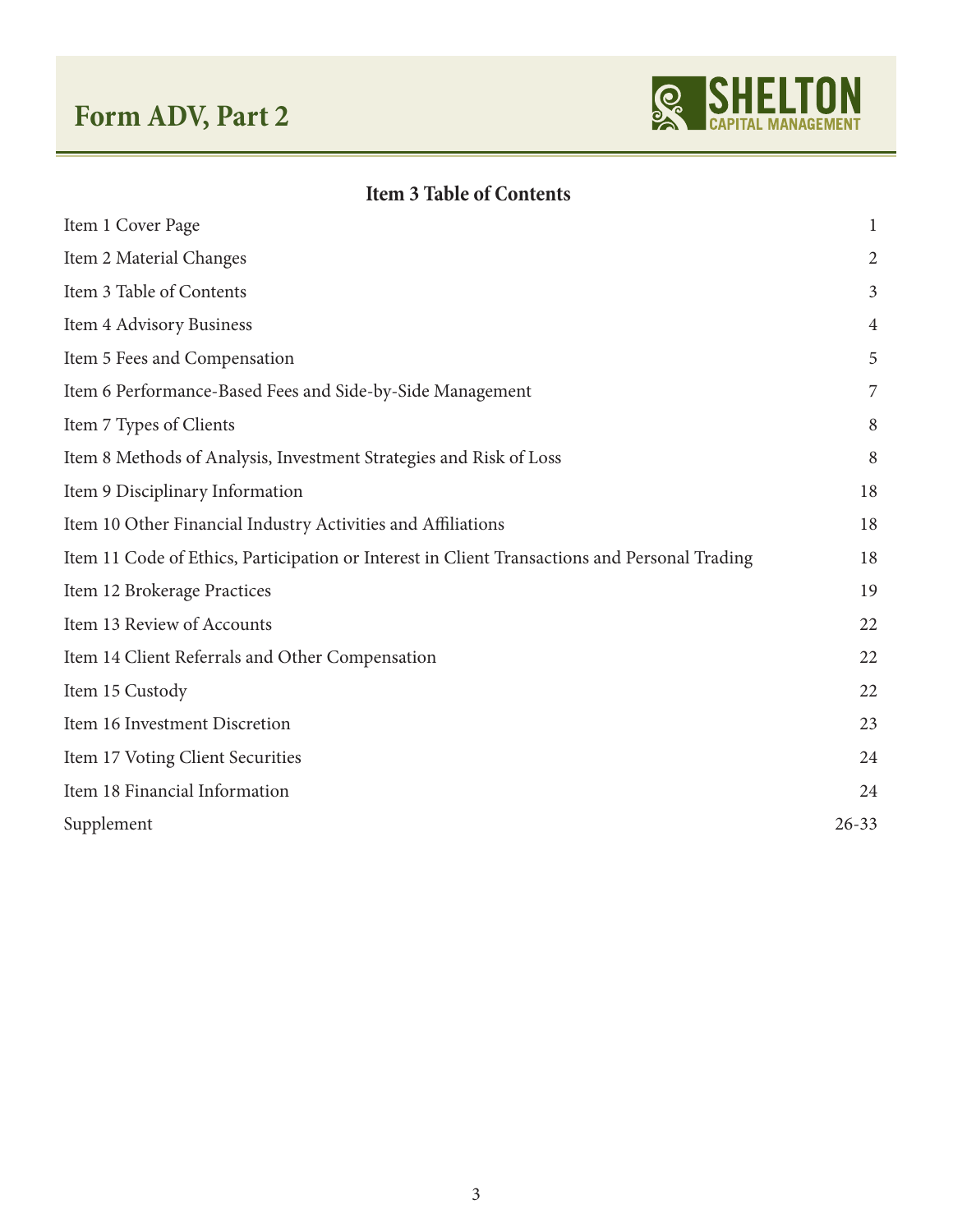

## **Item 4 Advisory Business**

Shelton Capital Management is a SEC-registered investment advisor organized as a limited partnership on August 1, 1985 under the laws of the State of California with its principal place of business located in Denver, Colorado. Shelton Capital Management is controlled by a privately held partnership, RFS Partners, LP which is controlled by RFS, Inc. (an S-Corporation). RFS, Inc. is controlled by a family trust. Mr. Stephen C. Rogers is the Chief Executive Officer of Shelton Capital Management and serves as a co-trustee of the family trust.

Shelton Capital Management provides investment management services through Separately Managed Account strategies ("SMAs"). These strategies may be managed on a discretionary and non-discretionary basis for the following types of clients:

• Institutional clients (including pension and profit sharing plans, trusts, estates, charitable organizations, business entities) and individual clients (collectively, "Direct Clients");

• Sub-Advisory services where we provide the advisory services to the investment advisor for a portion of their advisory client's account ("Sub-Advisory Clients");

• Clients in sponsored wrap programs or wrap fee programs ("Wrap Clients"); and

• Sponsors of UMA Programs where we provide the advisory services to the sponsors rather than to the underlying UMA clients.

We work with each Direct Client to establish an appropriate investment profile. For Wrap Clients, financial advisors working for the Wrap Sponsor, as defined in the following, guide the clients to select the appropriate investment strategy we offer. For Sub-Advisory clients, financial advisors working directly with the client choose from our offered strategies. Clients may choose from international equity, fixed income, tactical credit and options-related strategies. Direct Clients and Sub-Advisory Clients may impose reasonable restrictions on our management of their accounts. Wrap Clients may only impose a limited range of restrictions on our management of their accounts.

Before establishing a Direct Client relationship, we will enter into a written advisory contract, supplemented in certain cases other documentation, with a client to understand

their particular needs and investment goals and to establish guidelines appropriate to the client's account.

Shelton Capital cannot guarantee or assure a client –

- that investment goals and objectives will be achieved,
- of the future performance of an account or any specific level of performance;

• of the success of any investment decision or strategy we may use; or

• of the overall success of our management of a client's account.

The investment decisions we make are subject to various market, currency, economic, political and business risks and the risk that investment decisions will not always be profitable. Please see Item 8: Methods of Analysis, Investment strategies and Risk of Loss for more information about our strategies and related investment risks, which clients should review carefully before deciding to engage us.

#### **ERISA Accounts**

Shelton Capital Management may be deemed to be a fiduciary to clients that are employee benefit plans or individual retirement accounts (IRAs) pursuant to the Employee Retirement Income and Securities Act ("ERISA"), and regulations under the Internal Revenue Code of 1986 (the "Code"), respectively. As such, Shelton Capital Management is subject to specific duties and obligations under ERISA and the Internal Revenue Code that include among other things, restrictions concerning certain forms of compensation. Additionally, we provide investment advisory services to ERISA and non-ERISA retirement plans and accounts, including ERISA 3(38) solutions.

#### **Assets Under Management**

As of March 17, 2019, we managed over \$2 billion of assets under management all of which are managed on a discretionary basis.

#### *Proprietary Mutual Funds*

We serve as investment advisor to a number of proprietary mutual funds, some of which offer multiple classes of shares, as described in each Fund's prospectus, a copy of which is available on our website.

#### *Private Fund*

We serve as the investment manager to Cedar Ridge Investors Fund I, LP, a private investment partnership designed for sophisticated accredited investors. The Fund is an actively managed fixed income fund that seeks to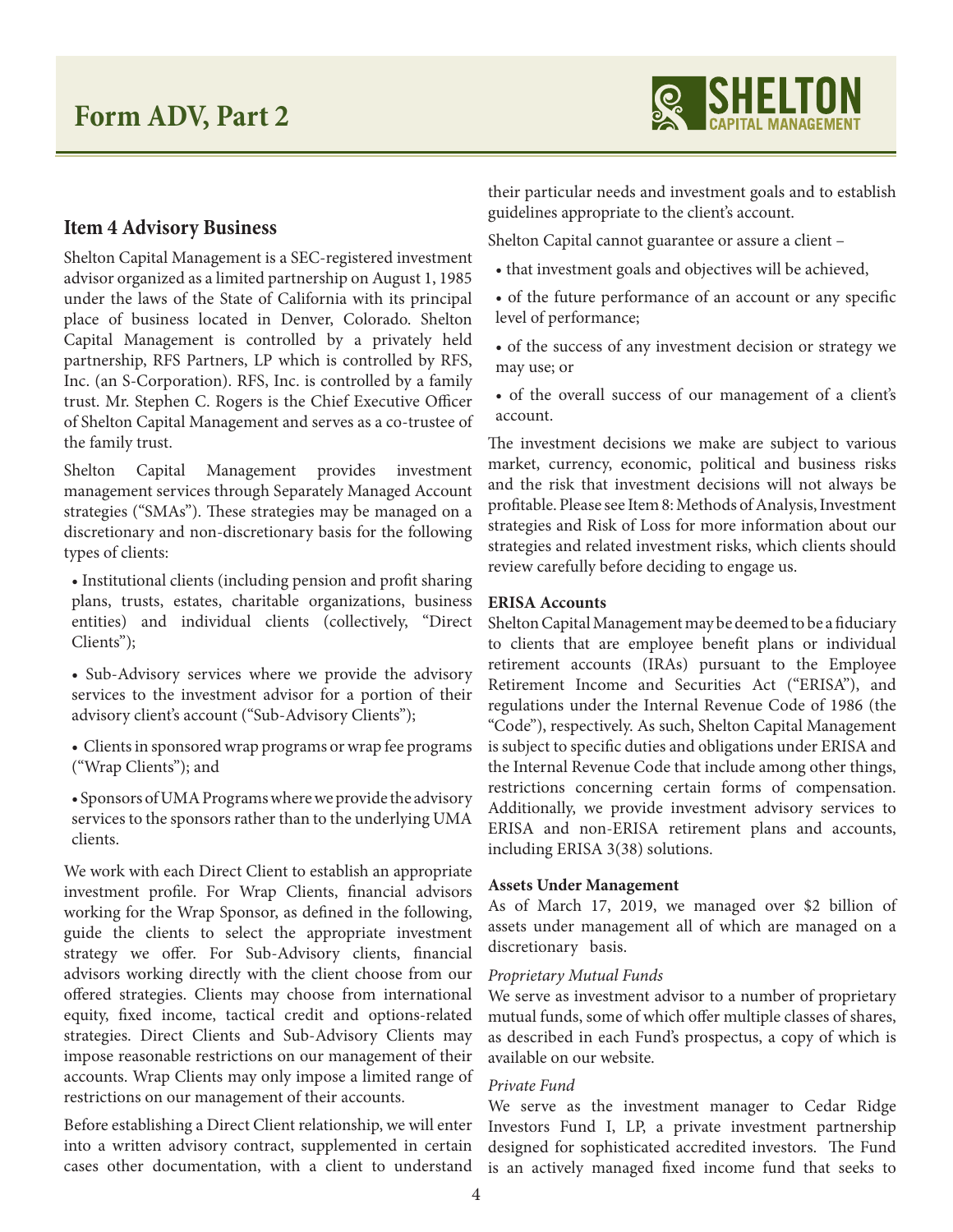

maximize total rate of return and minimize investment risk using a tax advantaged, credit-based and relative value investment strategy, and as of March 17, 2019, had assets of approximately \$20 million.

#### *Participation in Sub-Advised Option Strategies*

We serve as a sub-advisor to investment advisory firms' clientele for various strategies. The investment advisory firms typically provide some or all of the following:

- recommend us to their advisory clients for the management of a portion of their account;
- obtain required suitability information and client's investor profile;
- provide quarterly performance reporting to their clients;
- monitor our performance; and
- determine the custodian.

#### *Participation in Wrap Programs*

We serve as the adviser for wrap fee program accounts ("Wrap Programs") sponsored by brokerage firms and/ or their affiliates ("Wrap Sponsors"). Under these Wrap Programs, the Wrap Sponsors typically perform some or all of the following services:

- recommend us to their Wrap Clients;
- execute the clients' portfolio transactions without charging a transaction-based fee;
- monitor our performance; and
- act as custodian.

Wrap Sponsors charge a single fee for performing some or all of these services and pay a portion of that fee to us for investment management services. As negotiated between a Wrap Client and a Wrap Sponsor, our investment management fee may differ from the fee schedules charged for Direct Clients as shown under Item 5: Fees and Compensation.

Wrap Program accounts typically grant us full investment discretion, depending on the individual needs of the client, as communicated to us by the Wrap Sponsor. However, we generally do not have the discretion to select broker- dealers to execute portfolio transactions for Wrap Clients, as discussed in Item 12: Brokerage Practices. Wrap Clients generally have the ability to establish special limitations on the investments in their portfolios, although Wrap Clients must notify their Wrap Sponsor, who will then notify us, of any changes to the Wrap Client's financial condition, investment objectives,

risk tolerance, and restrictions. For more information about Wrap Programs, including information about fees and other terms and conditions of investment, please see the Wrap Sponsor's applicable program brochure.

#### *Participation in UMA Programs*

We participate in Unified Managed Account (UMA) programs which may be sponsored by broker-dealers and unaffiliated investment advisory firms, among others. We provide our investment model to the UMA sponsors, but we do not execute transactions for the UMA clients since the UMA sponsors implement the investment model by executing transactions in the UMA accounts at their discretion. We are responsible for communicating any changes to the investment model to the UMA sponsor on a timely basis. Please see Item 12: Brokerage Practices for a discussion of how we communicate changes to the investment model to UMA sponsors.

UMA clients are generally not considered to be clients of Shelton Capital, but rather clients of the UMA sponsor.

#### **Item 5 Fees and Compensation**

The management fee paid to Shelton Capital Management for separately managed accounts is determined based on each client's individual needs and applicable portfolio restrictions and the distribution channel through which the account is established. The annual management fee is charged as a percentage of assets under management (discretionary and non- discretionary accounts) or a minimum fee arrangement and may be negotiable in the sole and absolute discretion of Shelton Capital Management.

The following provides important information concerning the payment of the management fee and its calculation.

#### Prepayment of Fees

Management fees are normally paid quarterly in advance generally within fifteen (15) business days of the end of the calendar quarter. The fees are deducted from your account by the custodian.

#### Refund of Pre-Paid Fees

In the event an account closes prior to the end of a billing period, the pre-paid management fees will be pro-rated from the date of closing and credited back to the client.

#### Basis of Fee Calculation

Management fees are based on net market value of an account as of the close of business on the last day of the calendar quarter.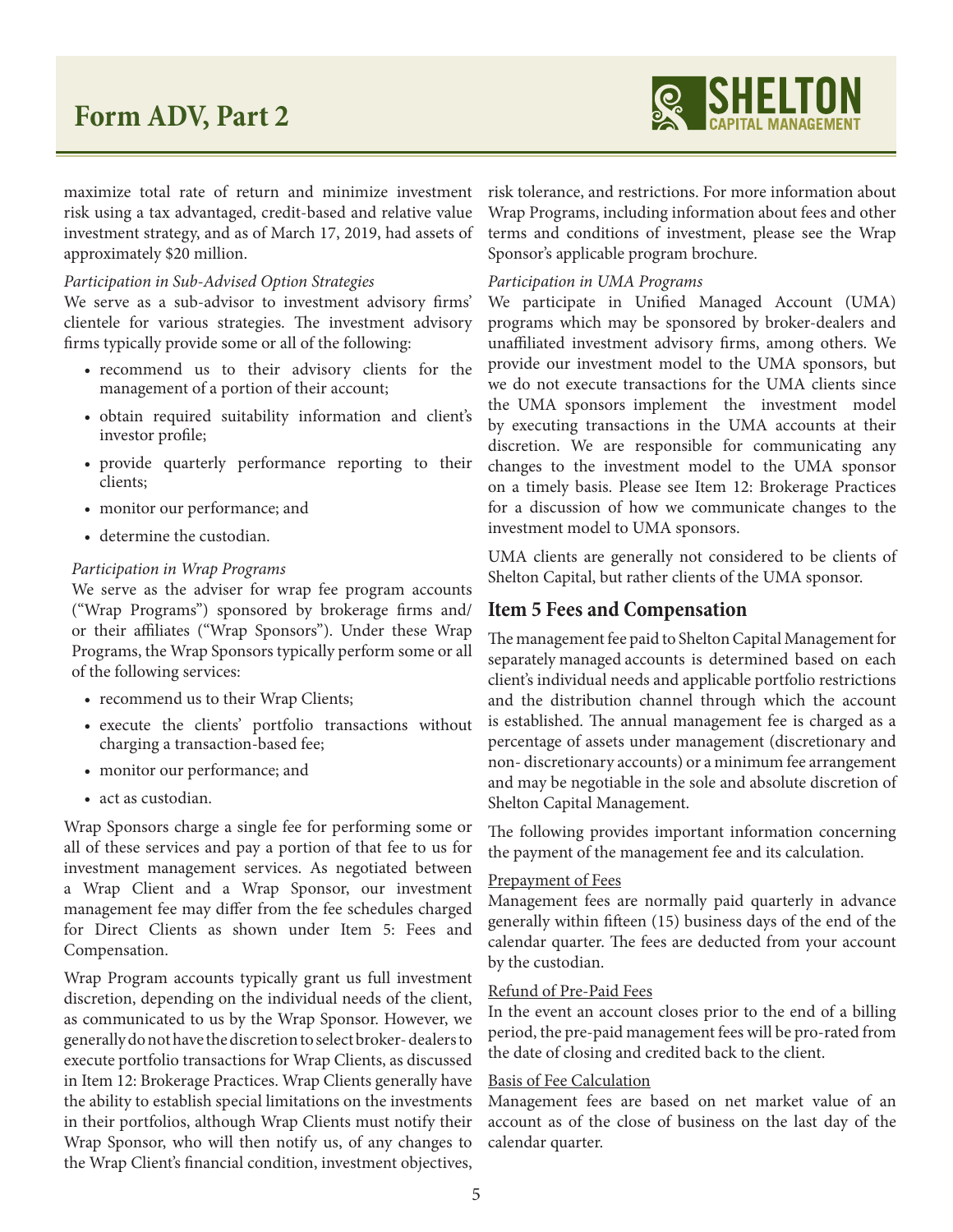

#### New Account Establishment During a Quarter

Management fees are calculated based on the value of the assets and prorated for the number of days remaining in the quarter.

#### Withdrawal of Assets

Assets can be withdrawn generally upon five (5) business days written notice to the Advisor subject to the usual and customary securities settlement procedures.

#### Withdrawals or Deposits equal to or greater than \$20,000 (cash and/or securities)

The management fee for the balance of the billing period will be pro-rated as of the date of the transaction to reflect the withdrawal or deposit and generally will be credited or due at quarter-end following the date of the withdrawal or deposit.

#### Withdrawals or Deposits less than \$20,000 (cash and/or securities)

No fee adjustment will be made during the billing period of the transaction.

#### Fees received from SMA Strategies

The following management fee schedules are based on which distribution channel establishes the SMA account using Shelton Capital Management's investment management services.

|                                       |                       | Advisor (BD, RIA)                                                                            | Solicitor                                                                                                      | <b>Retail Direct</b>                                                                         |
|---------------------------------------|-----------------------|----------------------------------------------------------------------------------------------|----------------------------------------------------------------------------------------------------------------|----------------------------------------------------------------------------------------------|
|                                       | Minimum<br>Investment | \$100,000                                                                                    | \$100,000                                                                                                      |                                                                                              |
| Covered ETF Portfolio<br>Strategies   | Fees                  | 75 bps -- \$100K - \$250K<br>60 bps -- Every dollar greater than \$250K                      | 200 bps -- \$100K - \$250K<br>150 bps -- Every dollar greater than \$250K                                      | Not Offered                                                                                  |
|                                       |                       | \$750 annual minimum per account                                                             | \$2,000 annual minimum per account                                                                             |                                                                                              |
|                                       | Minimum<br>Investment | \$500,000                                                                                    | \$500,000                                                                                                      |                                                                                              |
| Option Overlay                        |                       | 60 bps -- All dollar amounts                                                                 | 150 bps -- All dollar amounts                                                                                  |                                                                                              |
| Fees                                  |                       | \$3,000 annual minimum per account                                                           | \$750 annual minimum per account                                                                               | Not Offered                                                                                  |
|                                       | Minimum<br>Investment | \$250,000                                                                                    | \$250,000                                                                                                      |                                                                                              |
| Equity Income                         | Fees                  | 60 bps -- All dollar amounts<br>\$1,500 annual minimum per account                           | 200 bps -- \$250K - \$500K<br>150 bps - Every dollar greater than \$500K<br>\$5,000 annual minimum per account | Not Offered                                                                                  |
|                                       | Minimum<br>Investment | \$1,000,000                                                                                  | Not Applicable                                                                                                 | \$1,000,000                                                                                  |
| Fixed Income<br>Fees                  |                       | 30 bps - Less than \$2,000,000<br>25 bps - Next \$3,000,000<br>Negotiable - Over \$5,000,000 | Not Applicable                                                                                                 | 60 bps - Less than \$2,000,000<br>50 bps - Next \$3,000,000<br>Negotiable - Over \$5,000,000 |
|                                       |                       | \$3,000 annual minimum per account                                                           |                                                                                                                | \$6,000 annual minimum per account                                                           |
|                                       | Minimum<br>Investment | \$100,000                                                                                    | Not Applicable                                                                                                 | \$100,000                                                                                    |
| <b>International Select</b><br>Equity | Fees                  | 75 bps - All dollar amounts<br>\$750 annual minimum per account                              | Not Applicable                                                                                                 | 150 bps - All dollar amounts<br>\$1,500 annual minimum per account                           |

The above table reflects Shelton Capital Management's minimum requirements for assets under management for each SMA strategy. Shelton Capital Management may waive any minimum in its sole discretion. If the account size falls below the minimum requirement due to market fluctuations only, a client will not be required to invest additional funds with the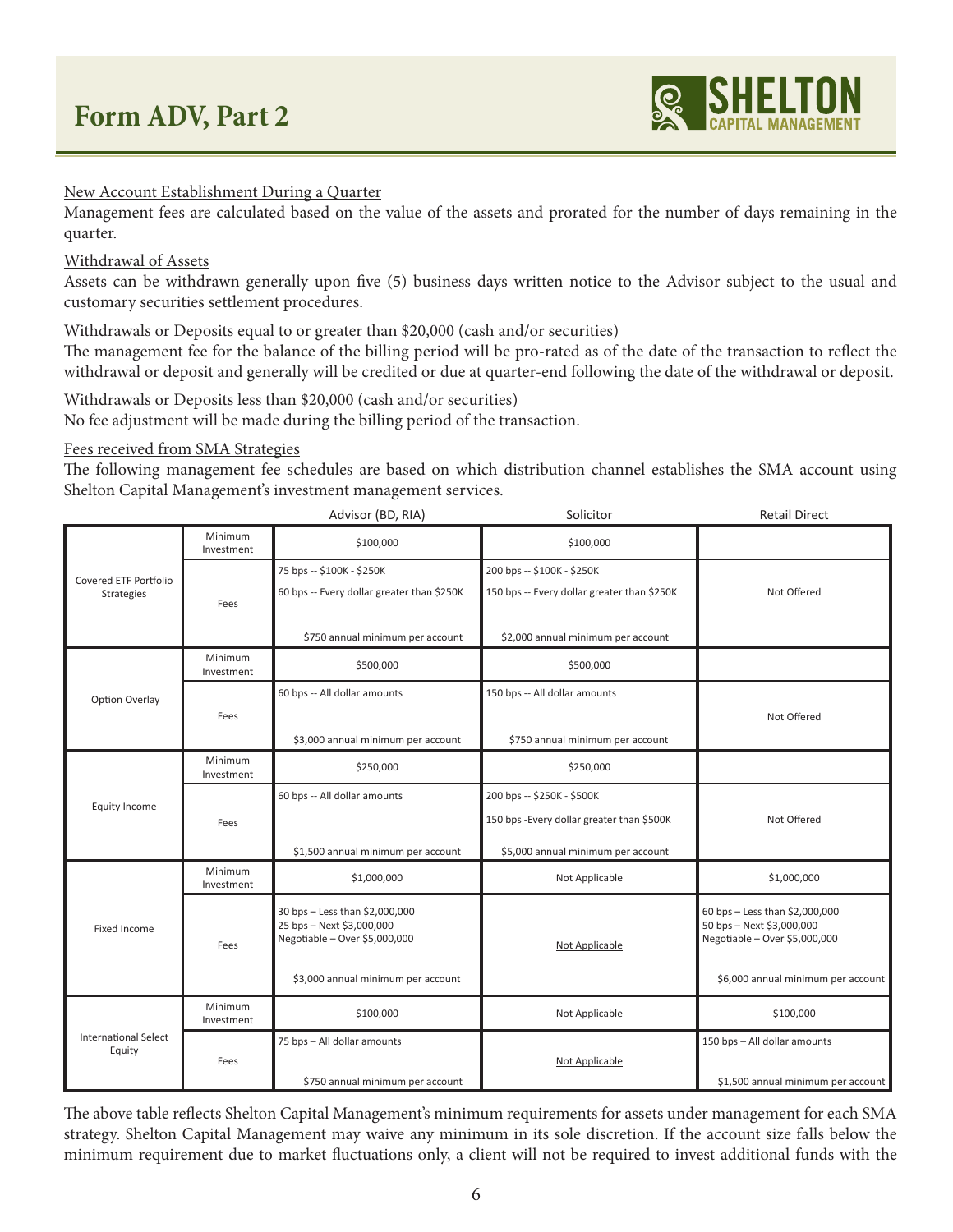

Advisor to meet the minimum account size.

#### Incentive Fees

For a small number of direct separately managed accounts with tactical credit investment strategies, fees may include incentive allocations and management fees different than those shown in the table based on terms negotiated based on investment objectives and account parameters.

#### Private Fund Fees

Shelton Capital Management receives a quarterly management fee calculated at the annual rate of 1.5% per annum of each Limited Partner's or shareholder's capital account.

#### Fees received from Wrap/UMA Sponsors

We are paid between 0.32% and 1.00% for our investment management services, based on scale and volume of the assets under management in the Wrap or UMA program. Generally, our fees are calculated and billed quarterly, in advance, by each Wrap or UMA sponsor, based on the market value of assets under management at the beginning of each quarter. If the client terminates before the end of the prepaid quarter, a refund is paid on a pro-rata basis.

For additional information regarding fees for these Wrap Programs (in addition to the brief description above in Item 4), please consult the applicable Wrap Program brochure prepared by the Wrap Sponsor or UMA sponsor, in the case of a single contract Wrap Program or UMA program.

While it is not Shelton Capital Management's policy to accept new accounts at fees other than those shown above, varying workloads between clients may mean some variability of management fees. Management fees are otherwise negotiable in the sole discretion of Shelton Capital Management. Clients should keep in mind that lower fees for comparable services may be available from other sources. We may amend our fee schedule at any time.

#### Other Fees and Expenses

Client accounts may also be subject to other expenses such as custodial charges, brokerage fees, commissions, interest expenses, taxes, duties and other governmental charges. Item 12: Brokerage Practices further describes the factors that we consider in selecting or recommending broker-dealers for a client's transactions and determining the reasonableness of their compensation (i.e., commissions).

If we invest a client's portfolio in a third-party investment vehicle, such as a mutual fund or an exchange-traded fund ("ETF"), the client will pay our investment management fee on the portion of the assets invested in the investment vehicle. Additionally, the client will pay the separate layer of management, trading and administrative fees that are charged at the investment vehicle level which are described in the investment vehicle's prospectus or other disclosure documents. Additionally, client assets may be invested in other investments, such as stocks, bonds, and derivatives. In these cases, the client will bear its pro rata share of the expenses and fees for these investments.

## **Item 6 Performance-Based Fees and Side-by-Side Management**

#### **Performance-Based Fees**

With limited exceptions, Shelton Capital Management does not charge performance-based fees. In other words, we do not charge fees based on a share of the capital gains or the capital appreciation in your account(s).

#### *Exceptions*

W-Cedar Ridge GP, LLC, is a related entity of Shelton Capital Management and serves as the General Partner of Cedar Ridge Investors Fund I, LP. Cedar Ridge GP, LLC receives an incentive allocation at the end of each fiscal year equal to 15% of each Limited Partner's share of net profits, if any, subject to a "loss carry forward" provision. Certain employees of Shelton Capital Management may share in such the Incentive Allocations (if any).

Shelton Capital Management has entered into incentive allocation/performance fee arrangements with a limited number of qualified clients having separately managed accounts using tactical credit strategies. Such fees are subject to individualized negotiation with each such client. Performance based fee arrangements may create an incentive for Shelton Capital Management to recommend investments that may be riskier or more speculative than those which would be recommended under a different fee arrangement. Such fee arrangements also create an incentive to favor higher fee-paying accounts over other accounts in the allocation of investment opportunities. Shelton Capital Management has procedures which seek to ensure that all clients are treated fairly and equally, and to prevent this conflict from influencing the allocation of investment opportunities among clients.

#### **Side-by-Side Management**

In general, the management of multiple funds and accounts may give rise to potential conflicts of interest if, for example, the accounts have different objectives, benchmarks, time horizons, and fees as the portfolio manager must allocate his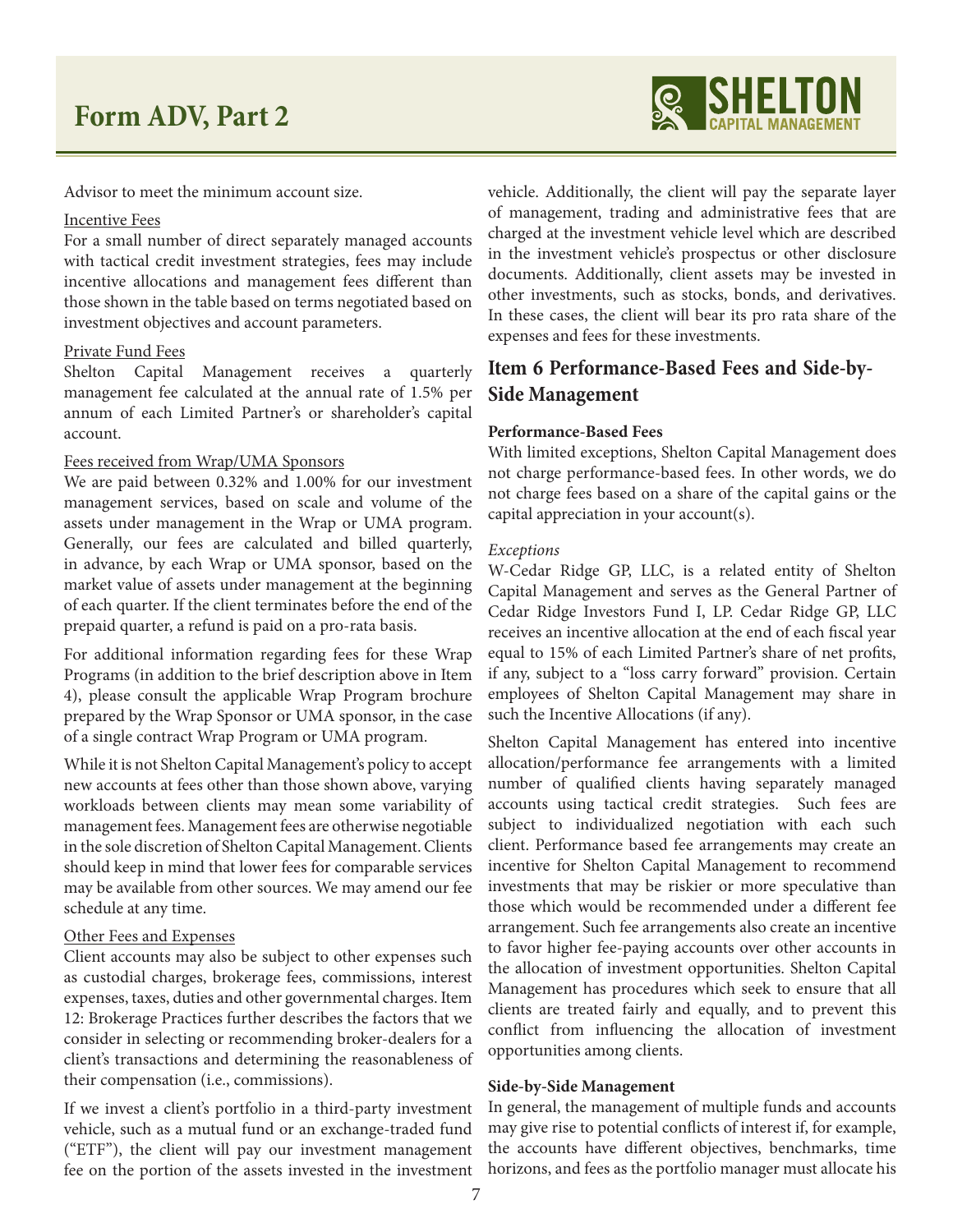

or her time and investment ideas across multiple funds and accounts. Because a portfolio manager must allocate his or her time and investment ideas across these multiple funds and accounts, the portfolio manager may be motivated to invest more effort on behalf of those funds and accounts that include a higher fee to the extent it could impact Shelton Capital Management's or the portfolio manager's financial interests.

Shelton Capital Management seeks to manage such competing interest for the time and attention of the portfolio managers by having portfolio managers focus on an investment discipline or disciplines using similar investment strategies in connection with the management of multiple funds and accounts.

Accordingly, portfolio holdings, position sizes and industry and sector exposures tend to be similar across similar accounts, which may minimize the potential for conflicts of interest. To further mitigate these conflicts, Shelton Capital Management maintains an investment culture which seek to provide that investment personnel make decisions based on the best interests of clients, without consideration of Shelton Capital Management's or any portfolio manager's financial interests. There can be no assurance, however, that all conflicts have been addressed in all situations.

## **Item 7 Types of Clients**

Shelton Capital Management provides advisory services to the following types of clients:

- Individuals (to include high net worth individuals)
- Pension and profit sharing plan sponsors
- Pension and profit sharing plan participants
- Trusts, Estates, business entities or charitable organizations
- Nonprofit organizations and other non-governmental organizations
- Mutual funds

#### **Direct Accounts**

Direct accounts must execute a written advisory agreement with us before receiving our services.

#### *Sub-Advised Accounts*

We may be appointed by other investment management firms to serve as a sub-advisor to one or more accounts managed by such firms. A written sub-advisory agreement must be executed with us before we begin our sub-advisory services. In return for sub-advisory services, an investment management firm pays Shelton Capital Management a sub-advisory fee which generally takes the form of a percentage of the investment management fee received by the investment management firm. In some cases, Shelton Capital Management may invoice its fees directly to the client's account through for verification and payment by the custodian if it is the preference of the investment management firm and its client, and is permitted by the custodian.

#### *Wrap Programs and UMA Programs*

We also provide advice to Wrap Clients through brokersponsored Wrap programs and advise clients in UMA Programs. In some cases, we provide advice to the sponsor of UMA Programs, rather than the underlying UMA clients. For Wrap Clients, we generally do not accept new accounts with less than \$100,000 in assets, although we may make exceptions to accommodate the requirements of certain Wrap Sponsors.

## **Item 8 Methods of Analysis, Investment Strategies and Risk of Loss**

Shelton Capital Management utilizes a variety of methods and strategies to make investment decisions and recommendations. The methods of analysis include fundamental research, charting analysis, cyclical analysis or technical analytical tools and approaches using various information sources. We believe that clients may benefit from a focused, consistent and repeatable approach to investment management across all strategies. Our philosophy is simple but effective: build high conviction portfolios from our best ideas and make investment decisions based on a long-term horizon which support the goals of each client.

These methods, strategies and investments involve the potential risk of loss to clients and clients must be prepared to bear the loss of their entire contribution/investment.

Our methods of analysis vary by investment strategy and are described below, along with particular associated risks of such strategies. Risks applicable to all strategies also are described further below.

#### **Fixed Income Strategies**

The fixed income investment strategies focus on maximizing income and the providing of competitive returns given the client's specified market (e.g., U.S. Treasuries, municipal bonds, corporate bonds and mortgage backed securities) and stated risk tolerance. Fixed income portfolios are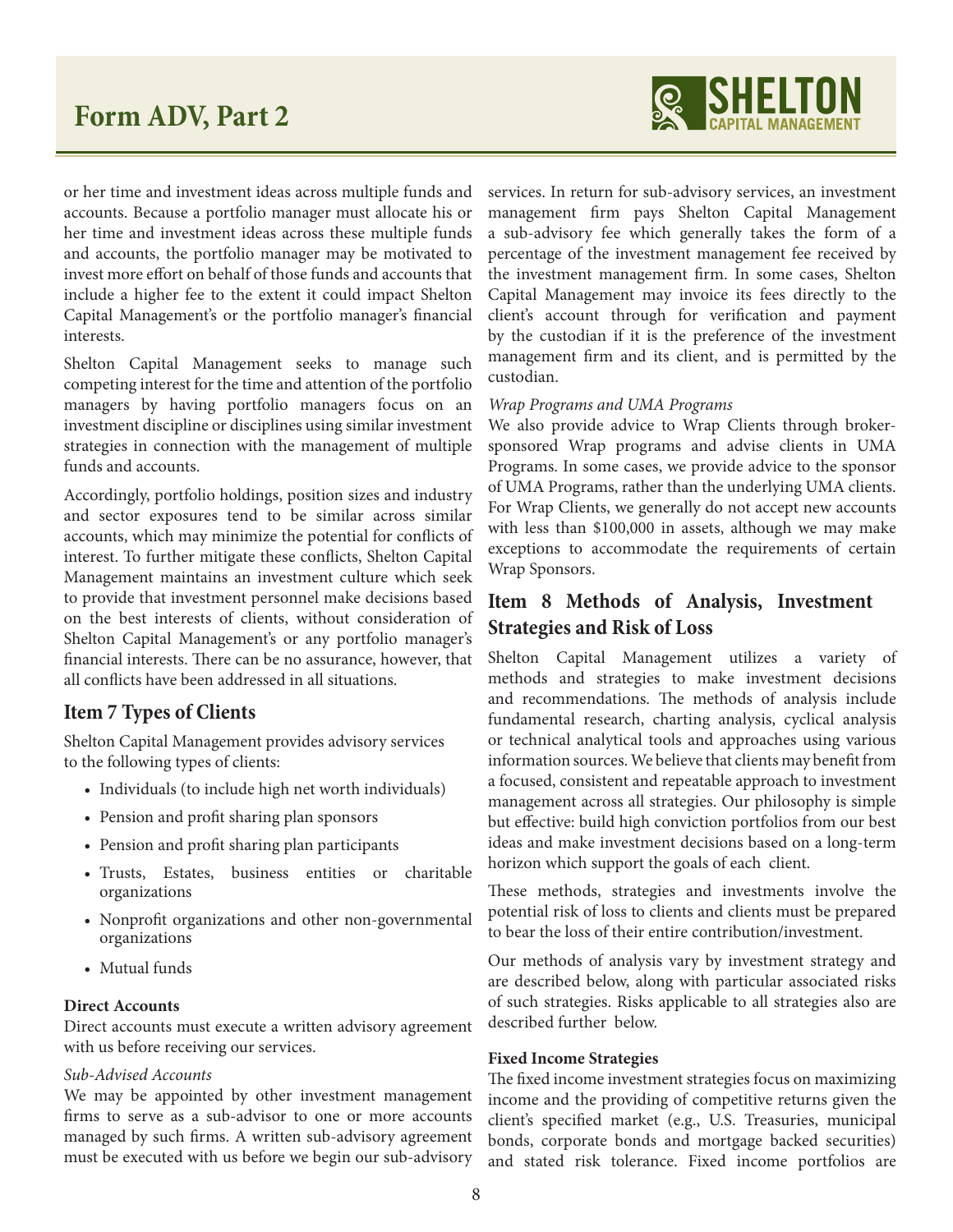

actively managed to select securities that Shelton Capital Management believes will provide the best balance between risk and return specific to each client. Individual securities are evaluated based on the credit risk, interest rate risk, duration risk, etc. of the specific security as well as their contribution to the risk/return profile of the portfolio. The portfolio management team may focus on integrating bond investing with sustainable, green investment principles when consistent with client objectives.

For clients seeking to maximize income exempt from federal taxes, an actively managed separate account of municipal securities issued by state and local governments can be created based on the specific risk and return of a client.

Such municipal securities accounts can also consist of bonds that finance projects considered to be environmentally sustainable and/or focused on environmental solutions.

Shelton Capital Management may, under certain market conditions, seek to protect or hedge a client's portfolio against a decline in the value of its fixed income investments by holding cash or cash equivalents. Shelton Capital Management actively manages the fixed income SMA portfolios and may initiate transactions for defensive purposes or otherwise, as deemed necessary.

#### **Tactical Credit Strategy**

Cedar Ridge Investors Fund I, LP is an actively managed fixed income fund that seeks to maximize total rate of return and minimize investment risk using a tax advantaged, credit-based and relative value investment strategy. Partnership investments are comprised primarily of long positions in federally tax-exempt municipal bonds, taxable corporate bonds and preferred securities and short positions in corporate bonds, US Treasury and Agency securities. The Partnership seeks to deliver diversified, uncorrelated returns versus other investment alternatives and asset classes by taking advantage of relative value, cross-over trading opportunities and market anomalies and inefficiencies across a wide array of credit risk markets.

The Cedar Ridge Investors Fund I, LP targets gross leverage at 3-4 times. Leverage is obtained through margin borrowing through the Prime Broker, as well as through shorting of corporate bonds, US Treasury and Agency securities.

We provide investment advisory services to various clients under Separately Managed Account agreements utilizing similar investment strategies.

We actively manage fixed income credit/arbitrage total

return strategies within a "long/ short" credit context with a particular focus and expertise in the high grade and high yield municipal bonds and high grade and high yield corporate bond markets.

The investment team uses a combined "top down/ bottom up" approach to making investment decisions. We believe any sound fixed income investment process must begin with a view of the overall macroeconomic environment, including Federal Reserve policy, interest rate and spread forecast, and business cycle. We then focus on how best to take advantage of that view within our core investing sectors; we do not run an "index fund", and maintain our investing focus within about ten core investing sectors. In turn, we closely follow about 120 credits at any given time that may be the source of a long or short view on credit.

We seek to generate over time above market total investment returns from both positive net investment income and correct assessments on credit capable of generating capital appreciation from both positions held "long" as well as "short". Our typical investment horizon is three to twelve months or longer.

The combined tactical credit investment team has over 100 years of experience throughout all fixed income asset classes and investing markets over the past 25+ years. Our level of macro research and analysis is broad and when needed, deep. Our macro trend analysis focuses on general economic conditions in the U.S. and globally, where economies (and specific investing sectors) are in the business and economic cycle, and what trends and current conditions are being priced into the fixed income markets at any given time. In addition, we analyze and predict central bank actions and policies and how they will likely affect the market.

## Risks Associated with Fixed Income and Tactical Credit **Strategies**

In the fixed income strategy, we are limited to current market offerings, which may, at times, lead to significant delays in fully investing a portfolio. This is especially true when a client has very explicit criteria which is contrary to current market offering availability.

**Interest Rate Risk:** Debt securities that pay interest based on a fixed rate are subject to the risk that they will decline in value if interest rates rise. Interest rate changes may occur suddenly and unexpectedly, and may be caused by a wide variety of factors including central bank monetary policy, inflation rates, and general economic conditions. A strategy may lose money as a result of such movements. The longer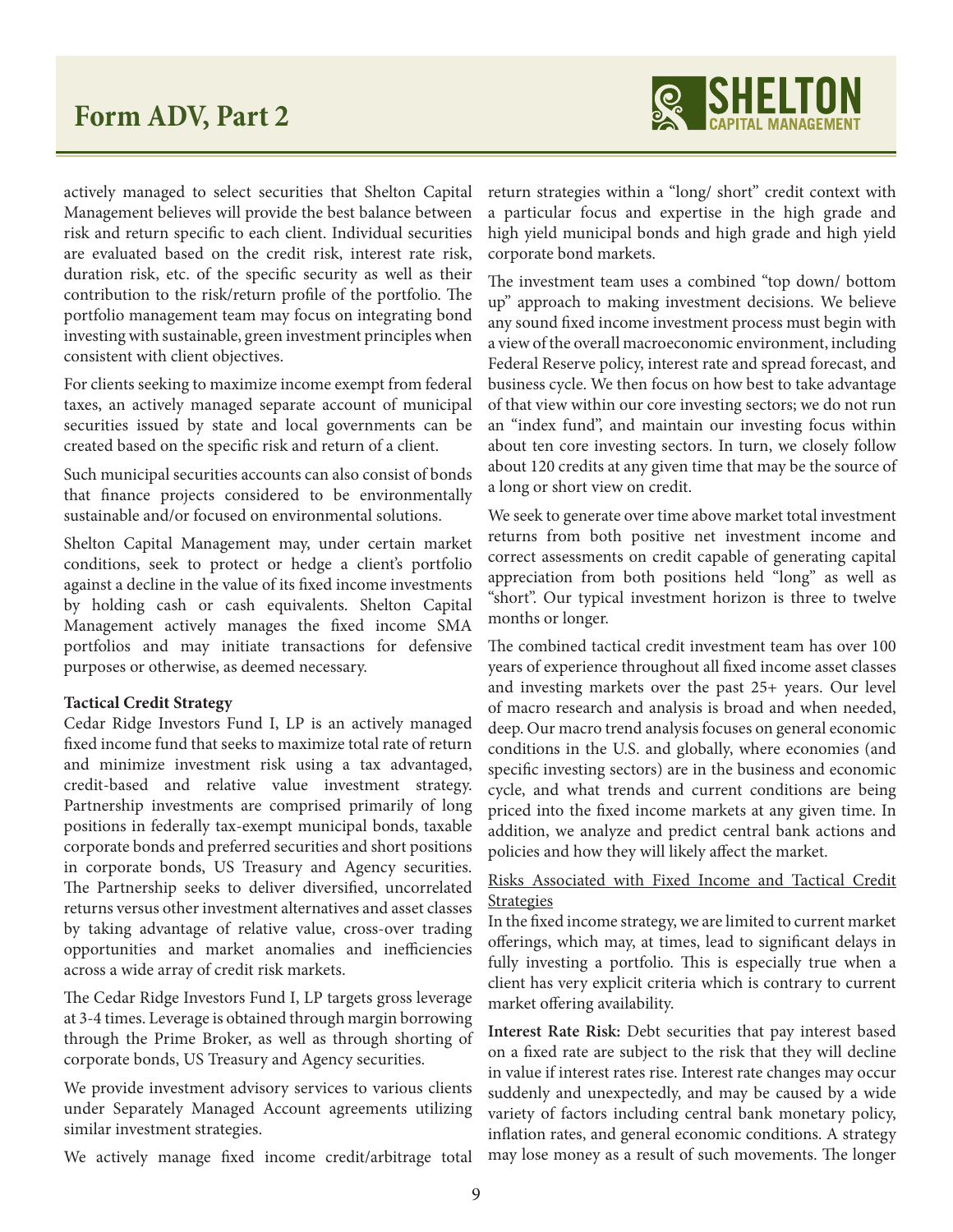

the remaining maturity of a debt security, the more its value is likely to be affected by changes in interest rates. Debt securities with longer durations tend to be more sensitive to changes in interest rates, usually making them more volatile than securities with shorter durations. The values of equity and other non-debt securities may also decline due to fluctuations in interest rates. A strategy may choose not to or be unable to hedge itself fully against changes in interest rates. If a strategy uses derivatives to hedge against changes in interest rates, those hedges may not work as intended and may decrease in value if interest rates move differently than anticipated. Interest rates are currently at or near historic lows in many developed countries, including the United States, which increases the risk that interest rates will rise. In the United States, the Federal Reserve Board has already begun, and may continue, to raise interest rates. Non-fixed rate instruments (i.e., variable and floating rate securities) generally are less sensitive to interest rate changes but may decline in value if their interest rates do not rise as much or as quickly as interest rates in general. Conversely, nonfixed-rate instruments will not generally increase in value if interest rates decline. If a strategy holds variable or floating rate securities, a decrease in market interest rates may adversely affect the income received from such securities.

**Income Risk:** The income you earn from a strategy may decline due to declining interest rates. This is because, in a falling interest rate environment, a strategy generally will have to invest the proceeds from sales of from maturing portfolio securities (or portfolio securities that have been called, see "Call Risk" below), into lower-yielding securities.

**Call Risk:** Issuers of callable bonds are permitted to redeem them before their full maturities. Buying a callable bond exposes a strategy to economic risks similar to selling call options. Issuers may call outstanding securities before their maturity for a number of reasons, including decreases in prevailing interest rates or improvements to the issuer's credit profile. If an issuer calls a security in which a strategy is invested, that strategy could lose potential price appreciation and be forced to reinvest the proceeds in securities that bear a lower interest rate or more credit risk.

**Credit Risk:** The value of a debt security may decline if the market believes it is less likely that the issuer will make all payments of interest and principal as required. This could occur because of actual or perceived deterioration in the issuer's or a guarantor's financial condition, or in the case of asset-backed securities, the likelihood that the loans backing a security will be repaid in full. A strategy could lose

money if the issuer or guarantor of a debt security becomes bankrupt or subject to a special resolution regime, or is otherwise unable or unwilling to make timely interest and/ or principal payments, or honor its obligations. Securities are subject to varying degrees of credit risk, which may be reflected by their ratings; however, such ratings may overestimate or underestimate the likelihood of default and may not accurately reflect the true credit risk of a security. The credit risk associated with corporate debt securities may change as the result of an event such as a large dividend payment, leveraged buyout, debt restructuring, merger, or recapitalization; such events are unpredictable and may benefit shareholders or new creditors at the expense of existing debt holders. Credit risk is likely to increase during periods of economic uncertainty or downturns. Credit risk associated with non-U.S. dollar denominated securities may increase if the value of an issuer's home currency declines relative to the U.S. dollar. If a debt security owned by a strategy ceases to be rated or is downgraded below a permitted threshold, the strategy may (but is not required to) sell the security.

#### **Option Equity Strategies**

#### Equity Strategies

Investment strategies for equity accounts seek to maximize total return, and with respect to option strategies, may also on certain equity securities write covered options on securities in order to create cash flow that may be disbursed to clients or reinvested in client accounts.

Shelton Capital Management may provide option advisory services on a client's stock or ETF portfolio. In those cases, Shelton Capital Management, the client or another investment advisor would have responsibility for selection and purchase of all or a portion of the stocks in the client's portfolio. After the purchase of a particular stock, Shelton Capital Management subsequently writes covered call options on the stock, and directs a broker to execute trades. The call options written for a client's account are considered "covered" because the account owns the stock against which the options are written. As a result, the number of covered call options that can be written against any particular stock is limited by the number of shares of that stock the client holds.

If the client's goal is to maximize option premiums generated, Shelton Capital Management generally writes as many covered call options as it can on the stocks the client owns. Shelton Capital Management also writes options of duration and exercise price that it believes should provide the client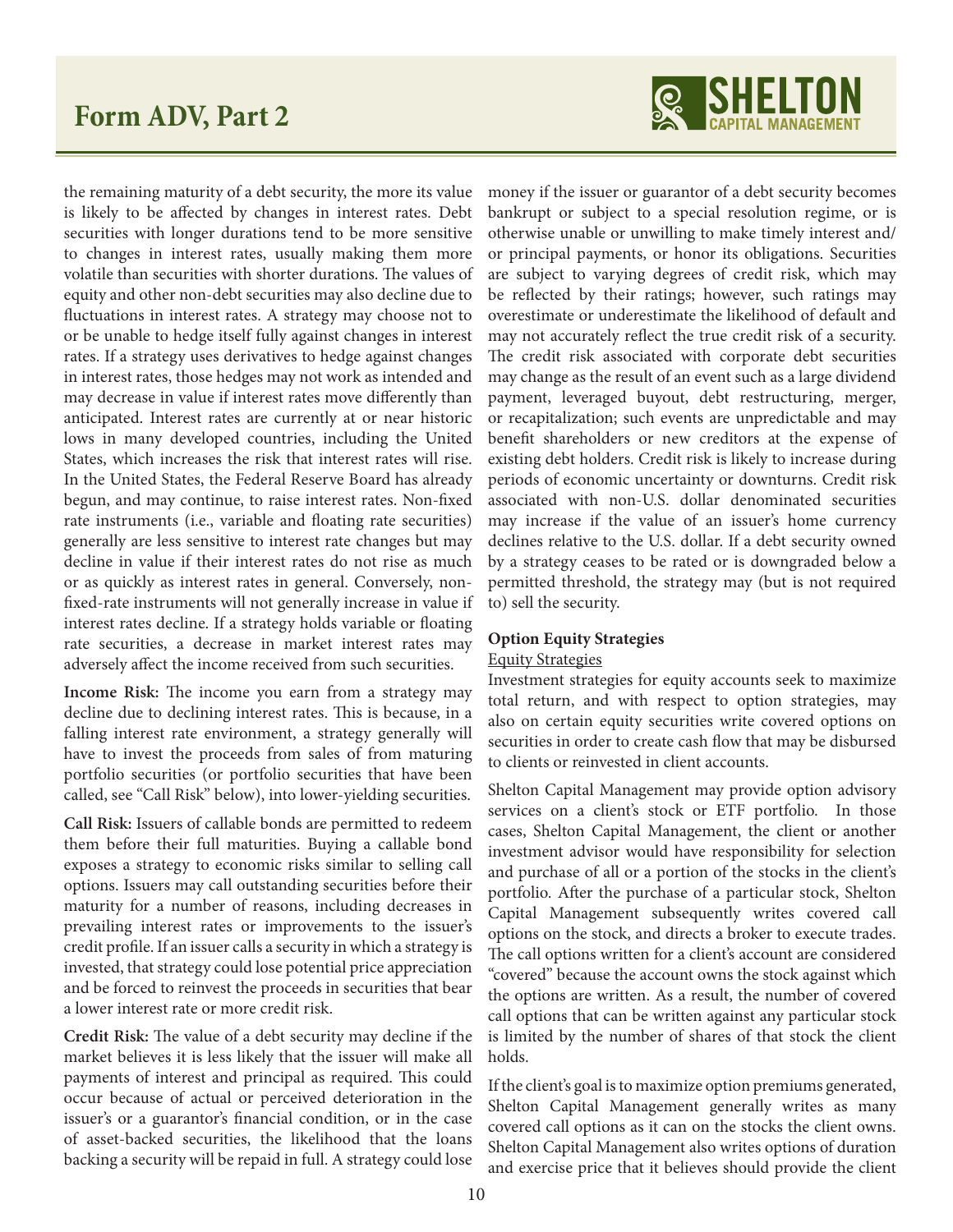

with the best expected outcome consistent with the client's overall objective. For some clients, the goal might be capital appreciation from the equities purchased in combination with cash flow from option premiums. In this case, Shelton Capital Management would write fewer covered call options on a portion of the portfolio, setting aside the remaining stocks on which options would not initially be written. The amount of covered call options written on the stocks held by a client is determined by Shelton Capital Management, in its sole discretion, based on the written client goals, investment opportunities presented by the overall financial position of each common stock within the stock market, market volatility, implied volatility and any other market factors which may give rise to advantageous conditions for the writing of covered call options.

Shelton Capital Management may, under certain market conditions, seek to protect or "hedge" a client's portfolio against a decline in the value of its stocks by purchasing put options. The purchase of a put option gives the right to sell or "put" a fixed number of shares of stock at a fixed price within a given time frame in exchange for the payment of a premium. The values of put options generally increase for the purchaser as stock prices decrease. The purchase of puts creates an additional expense, and may adversely affect the client's return.

Shelton Capital Management actively manages the equity portfolios and may initiate transactions for defensive or other purposes, as deemed necessary.

Shelton Capital Management may, upon a client's request, sell/write secured put options as a means to acquire underlying stocks at a price at or below the market price at the time the option was written. The put options written for a client's account are considered "secured' because the client's account has sufficient cash or margin designated to cover the obligation to "purchase" the amount of the underlying stock at the put's strike price. If the value of the underlying stock declines below the strike price of the put and the put is assigned, the client would be obligated to purchase the stock at a price in excess of its then current market value.

In a case where the client has not authorized the use of margin, if the client's withdrawals leave less than the amount necessary to cover the purchase of stock subject to the put and the put is assigned, then the account has a debit. If the client's account has a debit, then Shelton Capital Management is required to liquidate other account assets to cover the assignment. In a case where the client has authorized the use of margin, the client's account is subject to any additional margin requirements and related costs as stated in their margin agreement. Using margin increases risk to the account and requires a margin agreement.

#### Protective Puts Strategy

A protective put is a risk management strategy where a put or puts are purchased against a long stock or long portfolio position. The objective of the strategy is to reduce the directional risk and exposure of the individual stock or portfolio while allowing for upside gains if the stock or portfolio continues to rally beyond the debit paid.

With a protective put strategy, while the long put provides some temporary protection from a decline in the price of the corresponding stock, it does involve risking the entire cost of the put position. Should the long put position expire worthless, the entire cost of the put position would be lost.

#### Cash-Secured Puts Strategy

A cash-secured put involves writing an at-the-money or outof-the-money put option and simultaneously setting aside enough cash to buy the stock. This is an income generating, bullish strategy where the put seller receives cash premium for the obligation to buy 100 shares of stock per each put sold at a set price. The premium income lowers the breakeven stock price, if assigned, while cash flow to the seller.

Selling naked or cash-secured puts may not be appropriate for all investors and includes a risk of purchasing the underlying stock at the option strike price regardless of the prevailing market price, which may be significantly lower.

#### **Equity Income Strategy**

This strategy seeks to deliver capital appreciation and an enhanced level of income through the building of a concentrated portfolio of generally less than 40 U.S. stocks, combined with writing covered calls and/or selling cash secured puts on these portfolio positions. The strategy is used to either reduce overall volatility or add incremental income. The covered calls are strategically sold to generate option premium or cash flow in addition to the portfolio's dividend yield. The cash-secured put involves selling put options and simultaneously setting aside enough cash or margin to buy the stock if an assignment occurs. We may also buy protective puts. A protective put is a risk-management strategy where a put or puts are purchased against a long stock or other long portfolio position. The objective of buying puts is to reduce the directional risk and exposure of the individual portfolio while allowing for upside gains if the stock or portfolio continues to increase in value.

Certain accounts may seek to generate cash flow by writing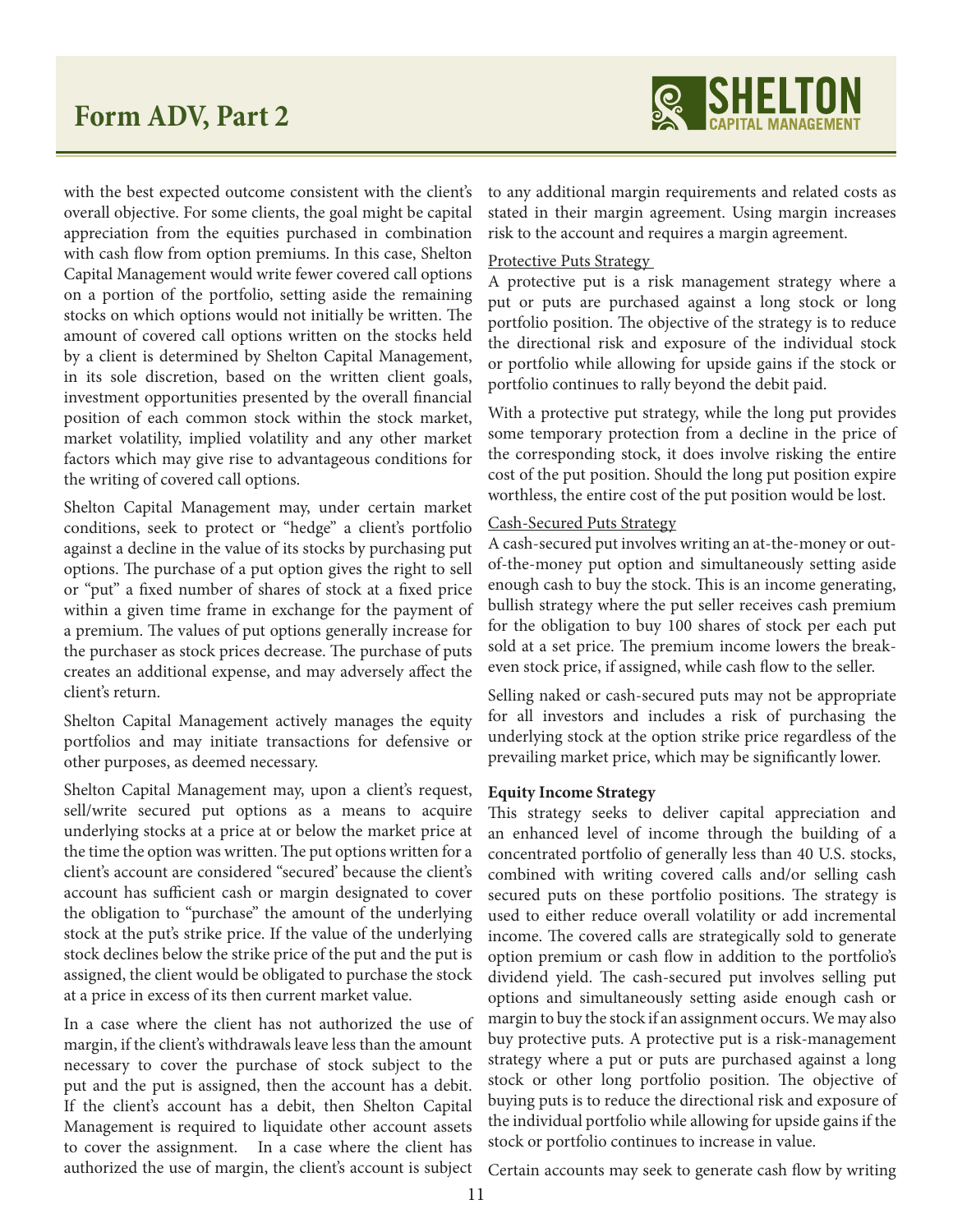

covered call options on the underlying stock positions in a diversified equity portfolio which may also provide a means for income-oriented clients to diversify their distribution streams while reducing direct exposure to interest rate risk. Selling puts is an income generating, bullish strategy where the put seller receives a cash premium for the obligation to buy 100 shares of stock per each put sold at a set price. The premium income lowers the break-even stock price, if assigned, while providing cash flow to the seller.

#### Option Overlay Strategy

This strategy seeks to enhance cash flow and improve the risk-adjusted total return on one or more positions by employing the use of covered call writing secured put selling, or protective put buying. This involves selling potential upside return on a stock for current income in the form of option premium. We may also sell out of the money (OTM) put options to enhance the income yields in accounts. The strategy may be using leverage to sell the secured puts, so there is risk of increased leverage in the portfolio. For each put option we sell in a client's account, the client is obligated to buy 100 shares at the options strike price. We may also buy a protective put. A protective put is a risk-management strategy where a put or puts are purchased against a long stock or long portfolio position. The objective of the strategy is to reduce the directional risk and exposure of the individual stock or portfolio while allowing for upside gains if the stock or portfolio continues to rally beyond the debit paid.

#### Covered ETF Portfolio Strategy

This strategy seeks to provide a fully diversified portfolio of ETFs on which the manager writes (sells) covered calls on some or all of those positions to reduce overall volatility while adding incremental income. Offers the client three portfolios to choose from:

- 1. Conservative Strategy is to provide stability of capital with moderate growth. With its anticipated low volatility, this approach carries relatively low risk, yet provides a moderate current income.
- 2. Balanced Strategy is long-term capital growth, with a secondary focus on modest income through a mix of fixed- income and growth-oriented ETF's. Balanced portfolio clients are medium risk clients with a 5 to 10 year investing time horizon.
- 3. Growth Strategy is long-term capital growth, although seeking lower volatility through diversification and the use of the covered call writing overlay. Clients will have a longer time horizon than the Balance portfolio.

#### Strategic Income Strategy

Seeks to deliver an enhanced level of cash flow through the selling of a concentrated portfolio of generally less than four blue-chip cash-secured puts to enhance the level of cash flow. The cash- secured put involves selling put options and simultaneously setting aside enough cash or margin to buy the stock if an assignment occurs. We may also buy protective puts. A protective put is a risk- management strategy where puts are purchased against a long stock or long position. The objective of buying protective puts is to reduce the directional risk and exposure of a stock or portfolio while allowing for upside gains if the stock or portfolio increases in value.

#### Risks Associated with Options Strategies

There is no guarantee against loss or that all account objectives will be met. The downside risk of the potential loss in the value of the underlying equities in a declining market will be mitigated only to the extent of net option premiums received in the account and by any puts purchased for the account.

At times, Shelton Capital Management may repurchase a written option and sell a replacement option at a higher strike price and/or further out in time. This may be done at times to reduce the risk of loss in an equity position during fluctuating markets and/or to maintain the overall investment style of the portfolio. This strategy may reduce the amount of cash flow available for distribution to the client.

The following factors, among others, can affect account performance with respect to investing and trading in options: market, sector, and stock-specific volatility, length of time invested, diversification, management and other account fees and charges, taxes, liquidity in options and equity markets, inflation and deflation, and various other economic and political factors. Early assignment of option contracts can also occur, and this may detract from dividends paid by the companies whose stocks are held in the account. The more money disbursed from the account over time, the less will be available for possible reinvestment and growth, which may affect performance, especially in a declining market.

Clients with secured puts written in their accounts give up upside potential of the stock above the option price for the option period and bear the risk that the value of the stock declines below the break-even point (strike price minus the premium received), and the loss could be substantial if the decline is significant. Such clients also bear the risk of a decline in the value of the underlying cash collateral (if the cash is invested in a short-term debt instrument such as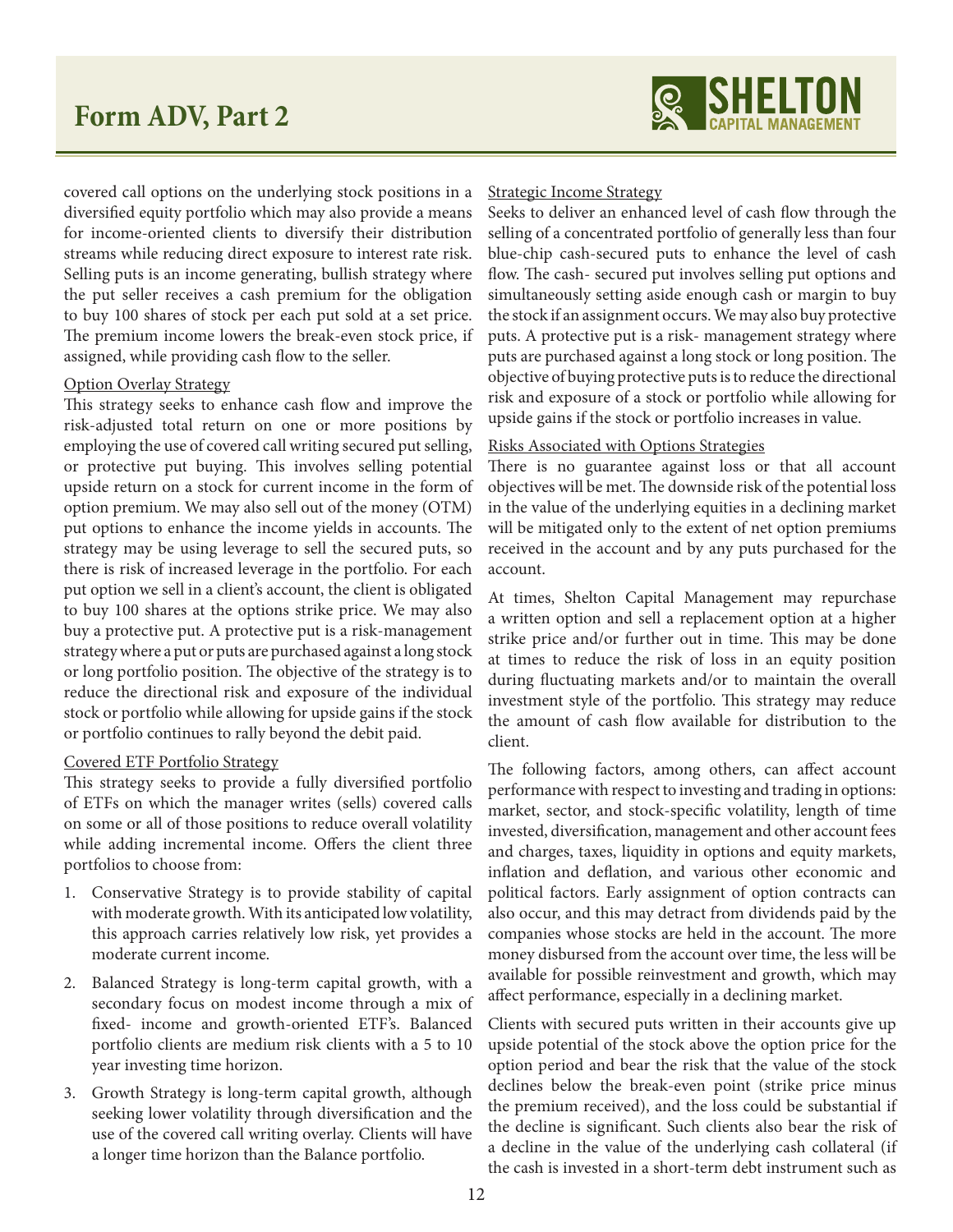

a treasury bill or note). For this assumption of risk, clients holding secured puts earn cash premiums from selling the secured put and potential interest from a treasury bill or money market fund during the option period. Because the client does not yet own the stock, he/she is not entitled to any dividends paid on the stock during the option period.

There are other risks of covered calls and secured puts that are more fully explained in the OCC Risk Booklet "Characteristics and Risks of Standardized Options" and the newly issued Supplement. Such risks include, but not limited to, tax implications of covered writing, option market liquidity, and market volatility. Clients should be sure to read and ask any questions raised after reading the OCC Risk Booklet, the Supplement and the management agreements they received to understand the possible costs and risks as well as potential opportunities for an investment in one of these styles.

Other risks:

- Covered call strategies limit up side potential for underlying security appreciation and will typically underperform in strong markets.
- Covered call strategies do not protect an underlying security from downside risk. The loss for the client could be the current price of the underlying security less the premium received for the call option.
- Put strategies used for hedging purposes carry the risk of losing the entire premium paid to purchase the option.
- Shares of underlying securities with an option strategy held in a margin account run the risk of being sold if the option(s) is exercised or the need arises to close a losing position.
- Withdrawals, such as systematic withdrawals as part of an income strategy, may result in a declining portfolio value over time.
- The sale of the stock will produce tax consequences for U.S. taxpayers. Each option transaction also produces a tax consequence – when closed.
- An option writer may be assigned an exercise at any time during the period the option is exercisable.
- The writer of a covered call forgoes the opportunity to benefit from an increase in the value of the underlying interest above the option price, but continues to bear the risk of a decline in the value of the underlying interest.
- An option writer may be assigned an exercise that is made based on news that is published after the

established exercise cut-off time and that the writer may not have an effective remedy to compensate for the violation of the option market's rules.

• In a strong market advance where the buyback involves an in the money (i.e., an option with a strike price less than the current level of the benchmark index) option, and volatility levels have declined, there may be a "debit" roll, whereby the cash needed to close out the option position exceeds the new sale's proceeds.

#### **International Equity Strategies**

Shelton Capital Management offers the International Select Strategy, which is managed by Shelton's international investment team of global investors which joined Shelton Capital Management in July 2016.

Our International Select Strategy seeks to deliver attractive risk-adjusted returns over time through active stock selection. Central to the strategy is the concept of corporate life cycles, which captures the relationship between a company's competitive challenges and its economic performance and valuation as it evolves. This concept persists throughout the investment process as the Shelton international investment team believes it provides the most effective framework for evaluating investment opportunities and creating a less volatile portfolio.

#### Risks Associated with International Equity Strategies

**Depositary Receipts Risk:** American Depositary Receipts ("ADRs") as well as other "hybrid" forms of ADRs, including European Depositary Receipts ("EDRs") and Global Depositary Receipts ("GDRs"), are certificates evidencing ownership of shares of a foreign issuer. These certificates are issued by depository banks and generally trade on an established market in the United States or elsewhere. The underlying shares are held in trust by a custodian bank or similar financial institution. The depository bank may not have physical custody of the underlying securities at all times and may charge fees for various services, including forwarding dividends interest and shareholder information regarding corporate actions. ADRs may be available through "sponsored" or "unsponsored" facilities. A sponsored facility is established by a depositary without participation by the issuer of the underlying security. Holders of unsponsored depositary receipts generally bear all the costs of the unsponsored facility. The depositary of an unsponsored facility frequently is under no obligation to distribute shareholder communications received from the issuer of the deposited security or to pass through, to the holders of the receipts, voting rights with respect to the deposited securities.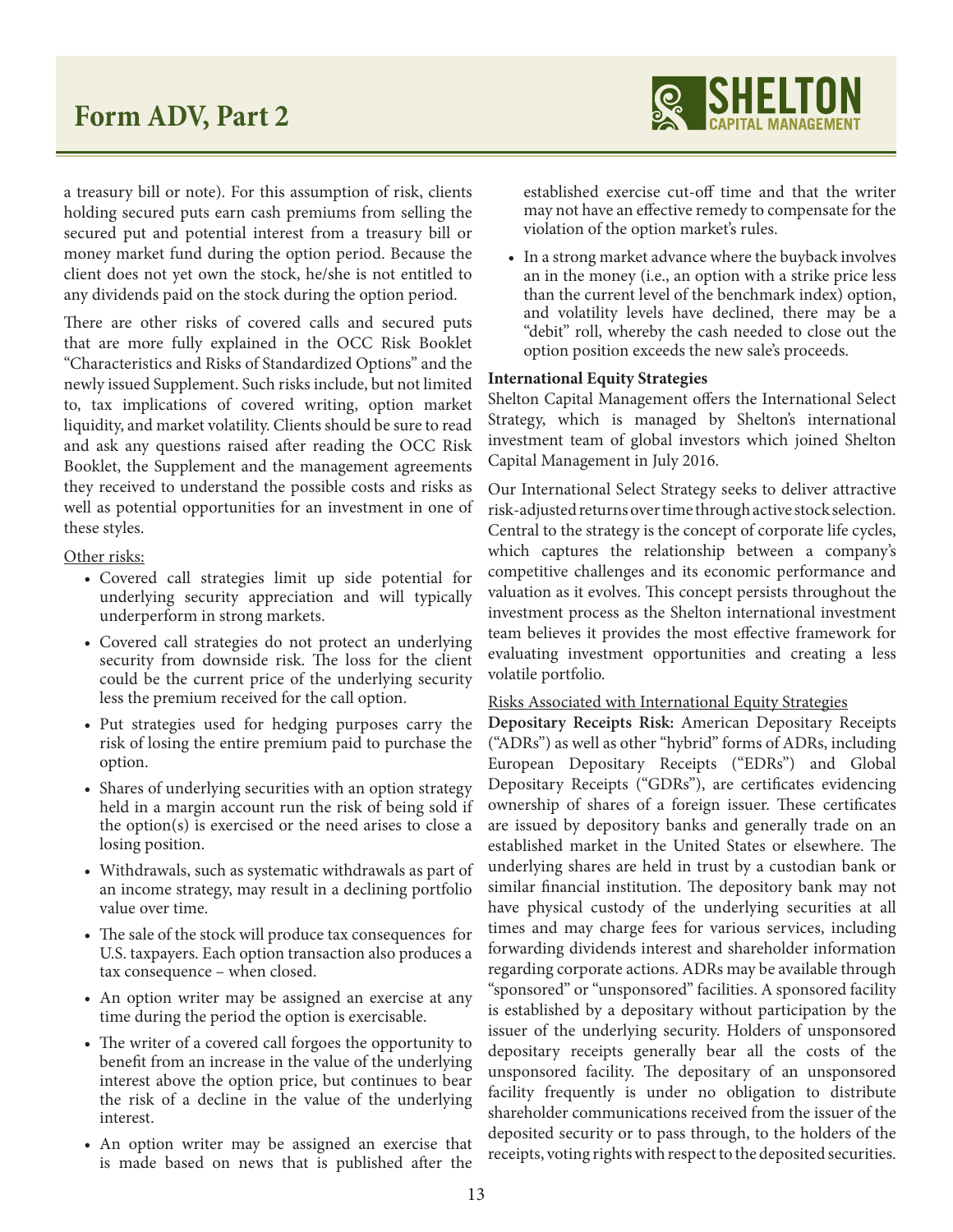

ADRs are alternatives to directly purchasing the underlying foreign securities in their national markets and currencies. However, ADRs continue to be subject to many of the risks associated with investing directly in foreign securities. These risks include foreign exchange risk as well as political and economic risks of the underlying issuer's country.

**Foreign Over-the Counter Securities Risk:** In some cases the best available market for foreign securities will be on over-the-counter ("OTC") markets. In general, there is less governmental regulation and supervision in the OTC markets than of transactions entered into on an organized exchange. In addition, many of the protections afforded to participants on some organized exchanges, such as the performance guarantee of an exchange clearinghouse, will not be available in connection with OTC transactions. This directly or indirectly exposes the account to the risks that a counterparty will not settle a transaction because of a credit or liquidity problem or because of disputes over the terms of the contract. Therefore, to the extent that the account engages in trading on OTC markets, it could be exposed to greater risk of loss through default than if the account confined its trading to regulated exchanges. Please refer to foreign securities risk for additional information.

**Foreign Securities Risk:** Non-U.S. securities (including ADRs and other securities that represent interests in non-U.S. issuer's securities) involve some special risks such as exposure to potentially adverse foreign political and economic developments; market instability; nationalization and exchange controls; potentially lower liquidity and higher volatility; possible problems arising from accounting, disclosure, settlement, and regulatory practices that differ from U.S. standards; foreign taxes that could reduce returns; higher transaction costs and foreign brokerage and custodian fees; inability to vote proxies, exercise shareholder or bondholder rights, pursue legal remedies, and obtain judgments with respect to foreign investments in foreign courts; possible insolvency of a sub-custodian or securities depository; and fluctuations in foreign exchange rates that decrease the investment's value (although favorable changes can increase its value). Non-U.S. stock markets may decline due to conditions unique to an individual country or within a region, including unfavorable economic conditions relative to the United States or political and social instability or unrest. Non-U.S. investments may become subject to economic sanctions or other government restrictions by domestic or foreign regulators, which could negatively impact the value or liquidity of those investments. There

may be increased risk of delayed settlement of portfolio transactions or loss of certificates of portfolio securities. Governments in certain foreign countries participate to a significant degree, through ownership or regulation, in their respective economies. Action by such a government could have a significant effect on the market price of securities issued in its country. These risks may be higher when investing in emerging market issuers. Certain of these risks also apply to securities of U.S. issuers with significant non-U.S. operations. Global economies and 28 financial markets are becoming increasingly interconnected, which increases the possibilities that conditions in one country or region may adversely affect issuers in a different country or country.

**Emerging Market Risk:** Emerging markets are riskier than more developed markets because they tend to develop unevenly and may never fully develop. Investments in emerging markets may be considered speculative. Emerging markets are more likely to experience hyperinflation and currency devaluations, which adversely affect returns to U.S. investors. In addition, many emerging securities markets have far lower trading volumes and less liquidity than developed markets. Since these markets are often small, they may be more likely to suffer sharp and frequent price changes or long-term price depression because of adverse publicity, investor perceptions or the actions of a few large investors. Also, there may be less publicly available information about issuers in emerging markets than would be available about issuers in more developed capital markets, and these issuers may not be subject to accounting, auditing and financial reporting standards and requirements comparable to those in developed markets.

Many emerging markets have histories of political instability and abrupt changes in policies. As a result, their governments are more likely to take actions that are hostile or detrimental to private enterprise or foreign investment than those of more developed countries, including expropriation of assets, confiscatory taxation, high rates of inflation or unfavorable diplomatic developments. In the past, governments of these nations have expropriated substantial amounts of private property, and most claims of the property owners have never been fully settled. If this occurs, it is possible that the entire investment in the affected market could be lost. Some countries have pervasiveness of corruption and crime that may hinder investments. Certain emerging markets may also face other significant internal or external risks, including the risk of war, and ethnic, religious and racial conflicts.

In addition, governments in many emerging market countries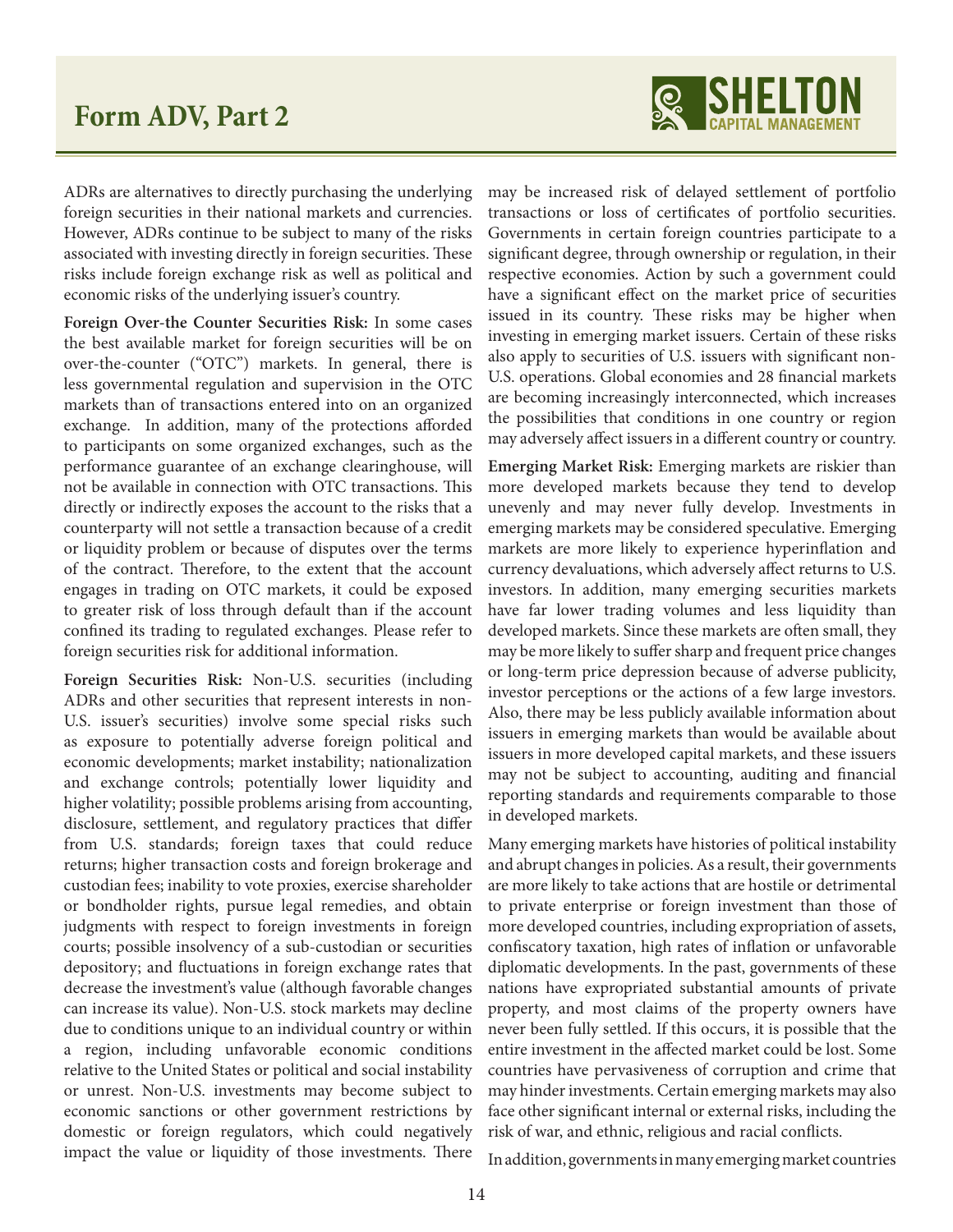

participate to a significant degree in their economies and securities markets, which may impair investment and economic growth. Emerging markets may also have differing legal systems and the existence or possible imposition of exchange controls, custodial restrictions or other foreign or U.S. governmental laws or restrictions applicable to such investments. Sometimes, they may lack or be in the relatively early development of legal structures governing private and foreign investments and private property. In addition to withholding taxes on investment income, some countries with emerging markets may impose differential capital gains taxes on foreign investors.

**Currency Risk:** Non-U.S. currencies may decline relative to the U.S. dollar and affect a strategy's investments in non-U.S. currencies, in securities that are denominated in non-U.S. currencies, in securities of issuers that are exposed to non-U.S. currencies, or in derivatives that provide exposure to non-U.S. currencies. When a given currency depreciates against the U.S. dollar, the value of securities denominated in that currency typically declines. A U.S. dollar-denominated depositary receipt is exposed to currency risk if the security underlying it is denominated in a non-U.S. currency. Currency depreciation may affect the value of U.S. securities if their issuers have exposure to non-U.S. currencies and non-U.S. issuers may similarly be exposed to currencies other than those in which their securities are denominated and the country in which they are domiciled. Shelton Capital Management may not be able to accurately estimate an issuer's non-U.S. currency exposure. Typically, exposures to foreign currencies will not be hedged.

**Governmental Supervision and Regulatory and Accounting Standards Risk:** Holding assets outside of the U.S. entails additional risks, as there may be limited or no regulatory oversight of the operations of foreign custodians, and there could be limits on the ability to recover assets if a foreign bank, depositary or issuer of a security, or one of their agents, goes bankrupt. Many foreign governments do not supervise and regulate stock exchanges, brokers and the sale of securities to the same extent as such regulations exist in the U.S. They also may not have laws to protect investors that are comparable to U.S. securities laws. For example, some foreign countries may have no laws or rules against insider trading. In addition, some countries may have legal systems that may make it difficult to vote proxies, exercise shareholder rights, and pursue legal remedies with respect to foreign investments. Accounting standards in other countries are not necessarily the same as in the U.S. If the accounting

standards in another country do not require as much detail as U.S. accounting standards, it may be harder to completely and accurately determine a company's financial condition.

**Political and Economic Risk:** Particularly with respect to certain non-U.S. markets, investing in securities is subject to the risk of political, social, or economic instability, variation in international trade patterns, the possibility of the imposition of exchange controls, expropriation, confiscatory taxation, limits on movement of currency or other assets and nationalization of assets. Any of these actions could severely affects securities prices or impair the ability to purchase or sell foreign securities or transfer assets or income back into the U.S. The economies of certain foreign markets may not compare favorably with the economy of the U.S. with respect to such issues as growth of gross national product, reinvestment of capital, resources and balance of payments position. Other potential foreign market risks include difficulties in pricing securities, defaults on foreign government securities and difficulties in enforcing legal judgments in foreign courts. Diplomatic and political developments, including rapid and adverse political changes, social instability, regional conflicts, terrorism and war, could affect the economies, industries and securities and currency markets, and the value of an account's investments, in non-U.S. countries. These factors are extremely difficult, if not impossible, to predict and take into account.

#### Risks Associated with Multiple Strategies

**All investment strategies we offer involve risk and may result in loss of your original investment. There is no guarantee against loss or assurance that investment objectives will be met.** 

The following risks may apply to some or all of our investment strategies.

**Market Exposure Risk:**The market price of a security or other investment may increase or decrease, sometimes suddenly and unpredictably. Investments may decline in value because of factors affecting markets generally, such as real or perceived challenges to the economy, national or international political events, natural disasters, changes in interest or currency rates, adverse changes to credit markets, or general adverse investment sentiment. The prices of investments may reflect factors affecting one or more industries, such as the price of specific commodities or consumer trends, or factors affecting particular issuers. During a general downturn in the markets, multiple asset classes may decline in value simultaneously. Market disruptions may prevent a strategy from implementing investment decisions in a timely manner.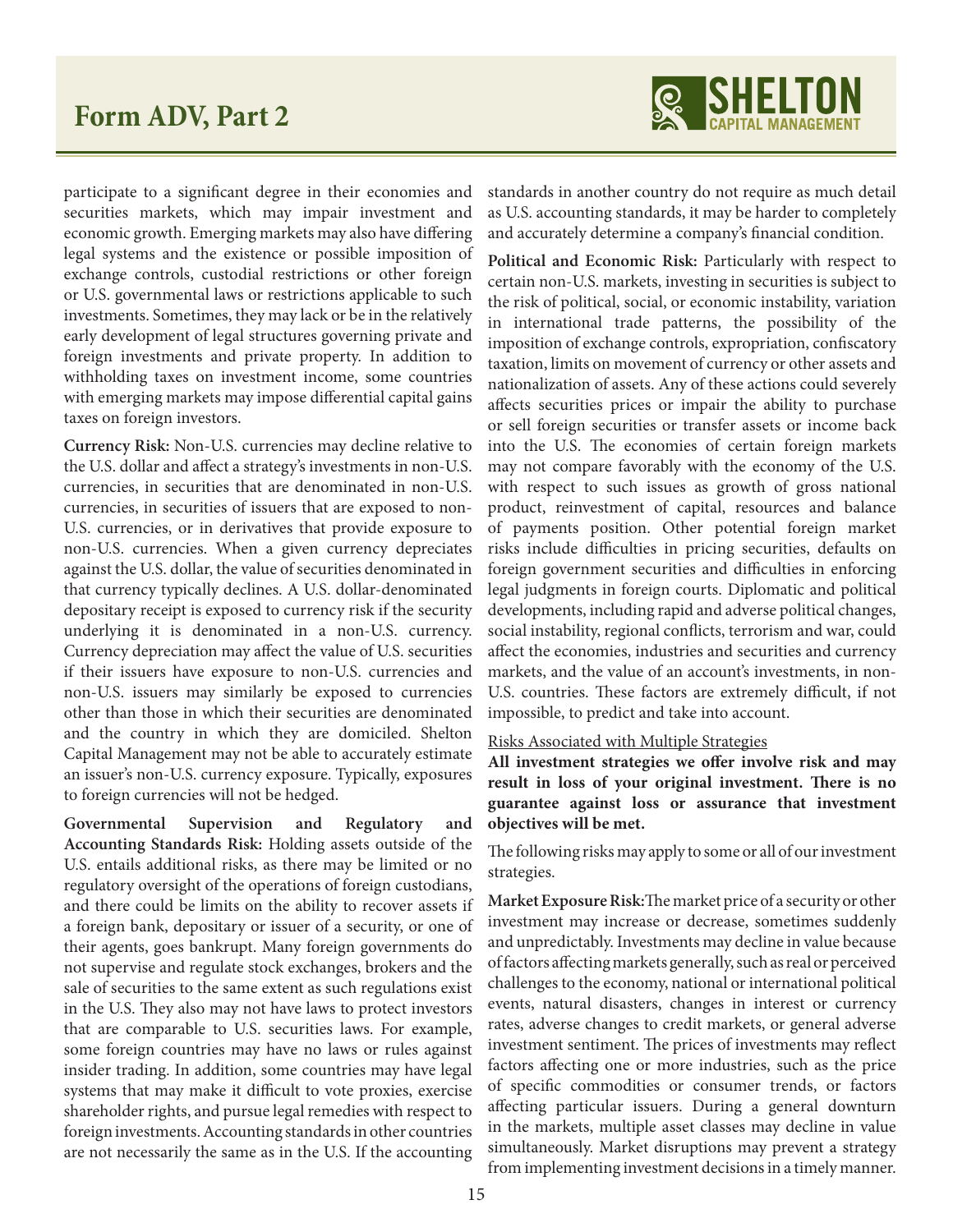

An investment in a Fund, therefore, may be more suitable for long-term investors who can bear the risk of short- and long-term fluctuations in a Fund's share price. In the case of a Fund designed to track passively the performance of the associated index, the Fund does not intend to take steps to reduce its market exposure in any market.

**Manager Risk:** Shelton Capital Management's opinion about the intrinsic worth or creditworthiness of a company, security, or other investment may be incorrect or the market may continue to undervalue the company, security, or other investment; Shelton Capital Management may not make timely purchases or sales of securities for a strategy; and a strategy's investment objective may not be achieved.

**Style Risk:** Some of our strategies may invest in either "value" investments, "growth" investments, or both. With respect to securities and investments we consider undervalued, market prices may not reflect our view that the security is undervalued, and its price may not increase to what we believe to be its full value. It may even decrease in value. With respect to "growth" investments, the underlying earnings or operational growth we anticipate may not occur, or the market price of the security may not appreciate to reflect such growth even if it does occur. Additionally, either value or growth investments may fall out of favor with investors and underperform other asset types during given periods.

**Derivatives Risk:** Derivatives are financial instruments, including futures contracts, the values of which are based on the value of one or more underlying assets, such as stocks, bonds, currencies, interest rates, and market indexes. Derivatives involve risks different from, and possibly greater than, the risks associated with investing directly in the underlying assets and other more traditional investments. The market value of derivatives may be more volatile than that of other investments and can be affected by changes in interest rate or other market developments. The use of derivatives may accelerate the velocity of possible losses. Each type of derivative instrument may have its own special risks, including the risk of mispricing or improper valuation and the possibility that a derivative may not correlate perfectly or as expected with its underlying asset, rate, or index. Derivatives create leverage because the upfront payment required to enter into a derivative is often much smaller than the potential for loss (which may in theory be unlimited). A derivative may be subject to liquidity risk, especially during times of financial market distress; certain types of derivatives may be terminated or modified only with

the consent of their counterparties. The use of derivatives may cause a strategy's investment returns to be impacted by the performance of securities the strategy does not own. Derivatives are specialized instruments that may require investment techniques and risk analyses different from those associated with stocks and bonds. Although the use of derivatives is intended to enhance a strategy's performance, it may instead reduce returns and increase volatility, or have a different effect than anticipated, especially in unusual or extreme market conditions. Suitable derivatives transactions may not be available in all circumstances and there can be no assurance that a particular derivative position will be available or used by a strategy or that, if used, such strategies will be successful. Use of derivatives may increase the amount and change the timing of taxes payable by shareholder.

**Concentration Risk:** If holdings of a strategy are concentrated into a few companies or economic sectors, the strategy may be more volatile than a more diversified strategy and in the event that the holdings perform poorly, the strategy may under-perform other investments that are more diversified.

**Defensive Risk:** To the extent a strategy attempts to hedge its portfolio of stocks or takes defensive measures such as holding a significant portion of its assets in cash or cash equivalents, the objective may not be achieved.

**Liquidity Risk:** Liquidity risk is the risk that a strategy may not be able to buy or sell an investment at an advantageous time or price, which could force a strategy to hold a security that is declining in value or forego other investment opportunities. An illiquid instrument is harder to value because there may be little or no market data available based on purchases or sales of the instrument. Liquidity risk may result from the lack of an active market or a reduced number and capacity of traditional market participants to make a market in fixed income securities. A strategy may also experience liquidity risk to the extent it invests in private placement securities, securities of issuers with smaller market capitalizations, or securities with substantial market and/or credit risk. The liquidity of an issuer's securities may decrease if its credit rating falls, it experiences sudden unexpected cash outflows, or some other event causes counterparties to avoid trading with or lending to the issuer. Liquidity risk is greater for below investment grade securities and restricted securities, especially in difficult market conditions. Over the past three decades, bond markets have grown more quickly than dealer capacity to engage in fixed income trading. In addition, recent regulatory changes applicable to financial intermediaries that make markets in debt securities have restricted or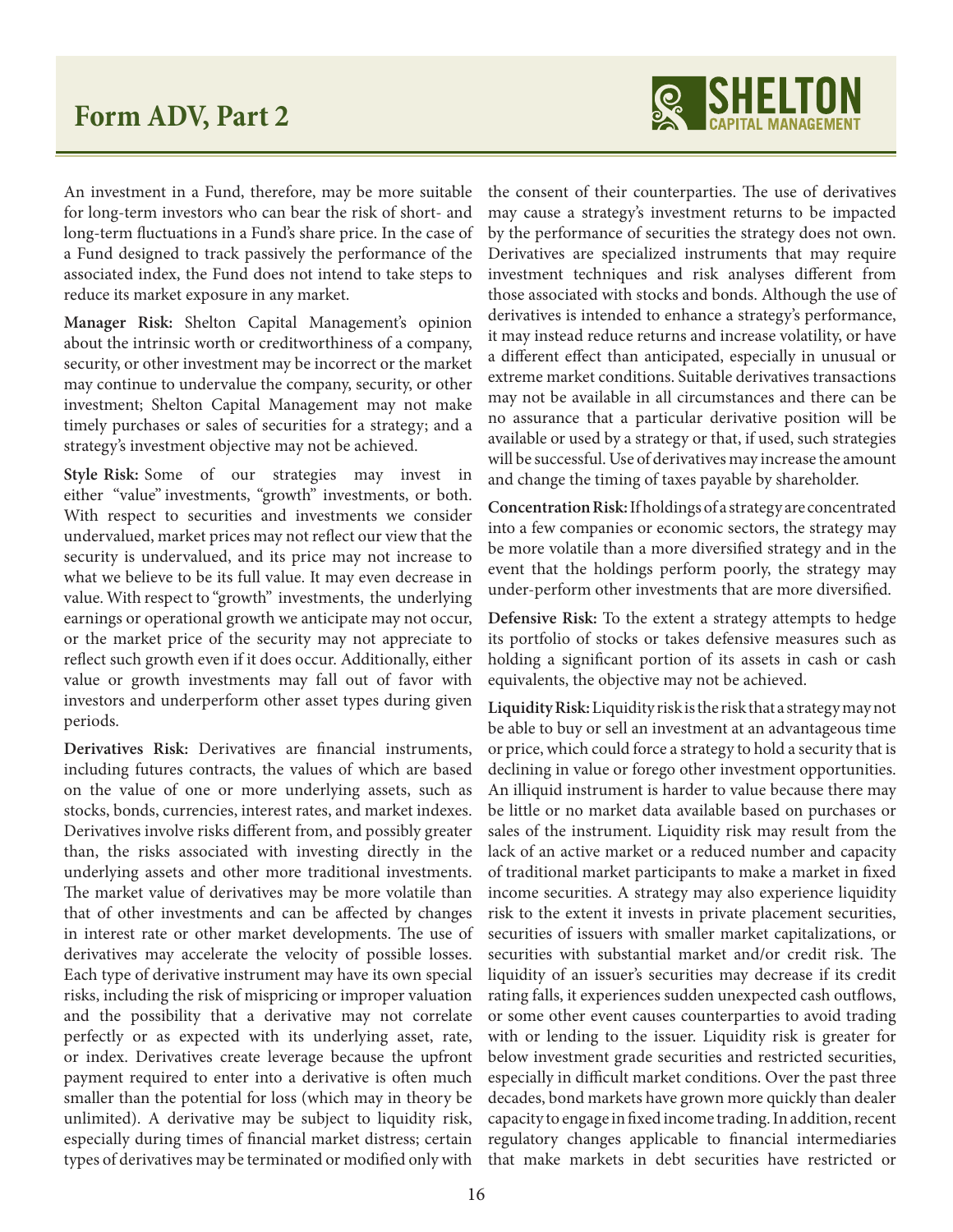

made it less desirable for those financial intermediaries to hold large inventories of less liquid debt securities. Because market makers provide stability to a market through their intermediary services, a reduction in dealer inventory may lead to decreased liquidity and increased volatility in the fixed income markets. Additional legislative or regulatory actions to address perceived liquidity or other issues in the debt securities markets could alter or impair a strategy's ability to pursue its investment objectives or use certain investment strategies and techniques. Liquidity risk may intensify during periods of economic uncertainty. Debt securities with longer durations may face heightened liquidity risk. Other market participants may be attempting to liquidate holdings at the same time as a strategy, which could increase supply in the market and contribute to liquidity risk.

**Inflation Risk:** Inflation may erode the buying power of your investment portfolio.

**State-Specific Risk:** When a strategy only invests in issuers of a single state, it is exposed to economic and political developments specific to that single state that might negatively impact the issuers. It also lacks the geographic diversification that a strategy would have if it were to invest in multiple states' securities. It is common that geographical regions suffer from regional economic downturns and that these downturns may affect the credit ratings and values of issuers from that region.

**MidCap Stock Risk:** The risk that stocks of relatively smaller capitalization within the midcap range of companies may be subject to more abrupt or erratic market movements than stocks of larger, more established companies. Relatively smaller capitalization companies may have limited product lines or financial resources, or may be dependent upon a small or inexperienced management group, and their securities may trade less frequently and in lower volume than the securities of larger companies, which could lead to higher transaction costs. Generally, the smaller the company size, the greater the risk.

**SmallCap Stock Risk:** The risk that stocks of smaller capitalization companies may be subject to more abrupt or erratic market movements than stocks of larger, more established companies. Small capitalization companies may have limited product lines or financial resources, or may be dependent upon a small or inexperienced management group, and their securities may trade less frequently and in lower volume than the securities of larger companies, which could lead to higher transaction costs. Generally, the smaller the company size, the greater the risk.

**Municipal Bond Risk:** Like other bonds, U.S. municipal bonds are subject to credit risk, interest rate risk, liquidity risk, and call risk. However, the obligations of some municipal issuers may not be enforceable through the exercise of traditional creditors' rights. The reorganization under federal bankruptcy laws of a municipal bond issuer may result in the bonds being cancelled without payment or repaid only in part, or in delays in collecting principal and interest. In the event of a default in the payment of interest and/or repayment of principal, a strategy may enforce its rights by taking possession of, and managing, the assets securing the issuer's obligations on such securities. In addition, lawmakers may seek to extend the time for payment of principal or interest, or both, or to impose other constraints upon enforcement of such obligations. State or federal regulation with respect to a specific sector could impact the revenue stream for a given subset of the market. U.S. municipal bonds may be less liquid than other types of bonds, and there may be less publicly available information about the financial condition of municipal issuers than for issuers of other securities. Therefore, the investment performance of a strategy investing in U.S. municipal bonds may be more dependent on the analytical abilities of Shelton Capital Management than if the strategy held other types of investments, such as stocks or other types of bonds. The market for U.S. municipal bonds also tends to be less welldeveloped or liquid than many other securities markets, which may adversely affect a strategy's ability to value U.S. municipal bonds or sell such bonds at attractive prices. Some U.S. municipal bonds are tax-exempt, which means that income from those bonds is non-taxable. A significant restructuring of U.S. federal income tax rates or even serious discussion on the topic in Congress could cause municipal bond prices to fall. The demand for tax-exempt municipal bonds is strongly influenced by the value of tax-exempt income to investors. Lower income tax rates could reduce the advantage of owning tax-exempt municipal bonds. In the case of a default enforcement action where a strategy gains ownership of an income producing asset, any income derived from the strategy's ownership or operation of such an asset may not be tax-exempt.

**Regulatory Risk:** New laws and regulations promulgated by governments and regulatory authorities may affect the value of securities issued by specific companies, in specific industries or sectors, or in all securities issued in the affected country. In times of political or economic stress or market turmoil, governments and regulators may intervene directly in markets and take actions that may adversely affect certain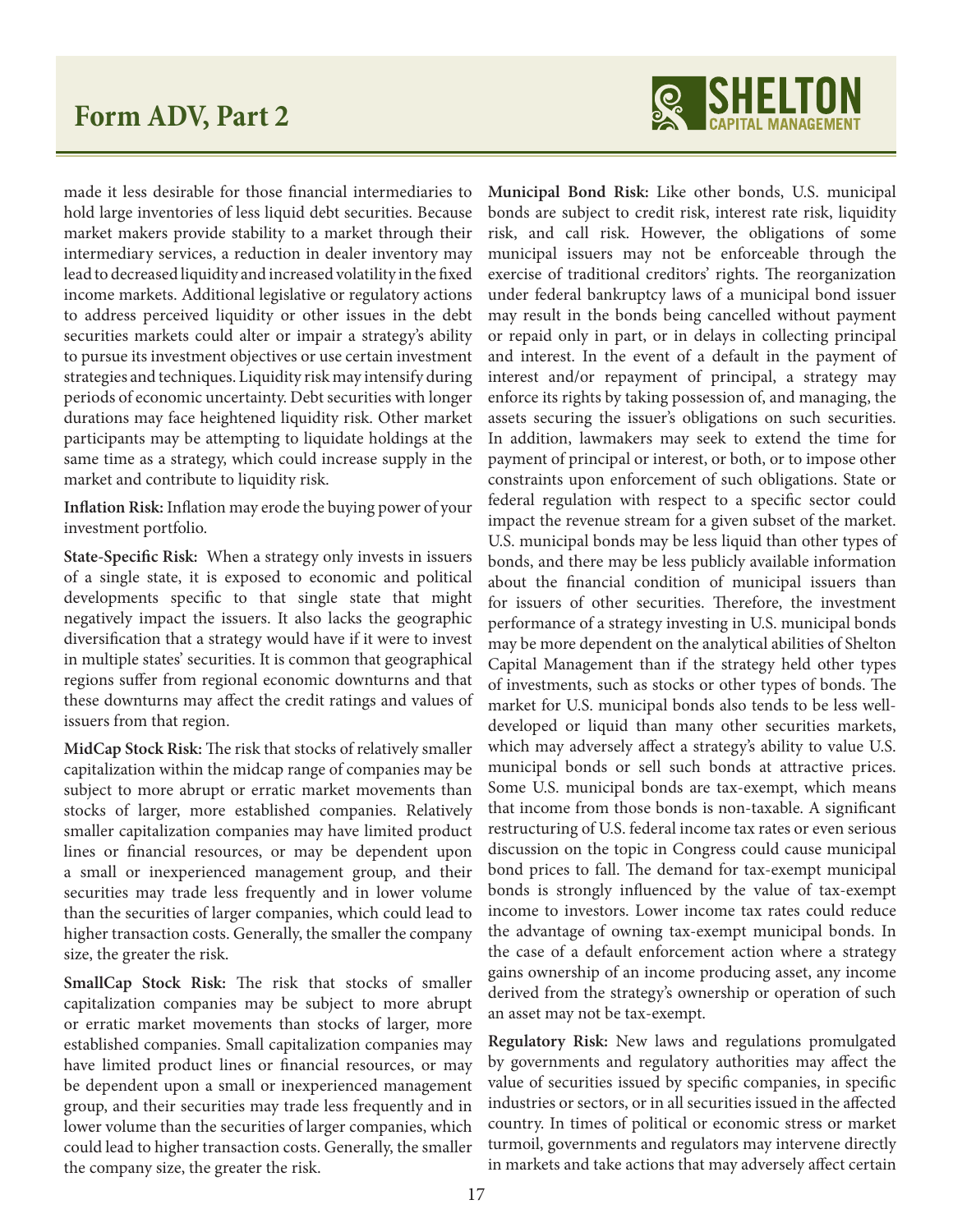

industries, securities, or specific companies. Government and/or regulatory intervention may reduce the value of debt and equity securities issued by affected companies and may also severely limit a strategy's ability to trade those securities.

**Portfolio Turnover:** Buying and selling securities may involve incurring some expense to a strategy, such as commissions paid to brokers and other transaction costs. By selling a security, a strategy may realize taxable capital gains that it will subsequently distribute to shareholders. Generally speaking, the higher a strategy's annual portfolio turnover, the greater its brokerage costs and the greater likelihood that it will realize taxable capital gains. Increased brokerage costs may affect a strategy's performance.

**Valuation Risk:** Some or all of the securities held by a strategy may be valued using "fair value" techniques. Security values may differ depending on the methodology used to determine their values, and may differ from the last quoted sales or closing prices.

## **Item 9 Disciplinary Information**

Shelton Capital Management, its management and its investment advisory representatives have no reportable disciplinary events to disclose.

## **Item 10 Other Financial Industry Activities and Affiliations**

#### Broker-Dealer Registration Status

RFS Partners is the general partner of Shelton Capital Management. It is registered with the SEC and is a member of FINRA. RFS Partners serves as the distributor for the Shelton Funds Trust and the SCM Trust. RFS Partners maintains a limited registration and does not have a clearing relationship. So it does not place or clear trades for any advisory clients. Some of Shelton Capital Management's officers and employees are registered with RFS Partners as registered representatives and serve as officers of RFS Partners.

#### Investment Companies

Shelton Capital Management serves as investment advisor to the Shelton Funds Trust and the SCM Trust. Some of our officers also serve as officers to the mutual funds and one of our officers serves as an interested trustee of the mutual funds.

#### Affiliated Advisor

Shelton Capital Management is the general partner of ETSpreads, LLC a SEC registered investment advisor.

ETSpreads is also registered as a commodity pool operator with the NFA for a series of exchange traded funds registered under the 1940 Act as mutual funds. Some of Shelton Capital Management's officers are also officers of ETSpreads and registered with the NFA.

#### Sub-Advisors

Shelton Capital Management has a sub-advisory arrangement with Green Alpha Advisors to serves as the subadvisor of the Shelton Green Alpha Fund. For additional information on Green Alpha Advisors' practices you may obtain their Form ADV Part 2 at www.greenalphaadvisors.com.

#### General Partner of Cedar Ridge Investors Fund I, LP

Cedar Ridge GP, LLC, is a related entity of Shelton Capital Management and serves as the General Partner of Cedar Ridge Investors Fund I, LP.

#### Other Affiliations

Shelton Capital Management may from time to time enter into arrangements with independent third-party marketing firms to assist in establishing relationships with advisory platforms, disseminate information to licensed financial professionals and institutions, increase Shelton Capital Management profile, and assist the advisory platforms in understanding the SMA advisory services offered by Shelton Capital Management. Under such arrangements, the independent third party marketing firms are not employees of Shelton Capital Management, do not act in the capacity of a solicitor, pay their own expenses, and have no authority to bind Shelton Capital Management.

## **Item 11 Code of Ethics, Participation or Interest in Client Transactions and Personal Trading**

#### **Code of Ethics**

Shelton Capital Management is committed to upholding the highest standards of business ethics and conduct. We are proud of this commitment and consider it fundamental to earning and maintaining the trust of our clients and prospective clients.

Shelton Capital Management operates under a Code of Ethics (the "Code") that complies with Rule 204A-1 of the Investment Advisers Act of 1940, as amended and Section 17(j) of the Investment Company Act of 1940, as amended and Rule 17j-1 thereunder. Our Code obligates Shelton Capital Management and its related persons to put the interests of our clients before their own interests and to act honestly and fairly in all respects in their dealings with clients. Shelton Capital Management's personnel are also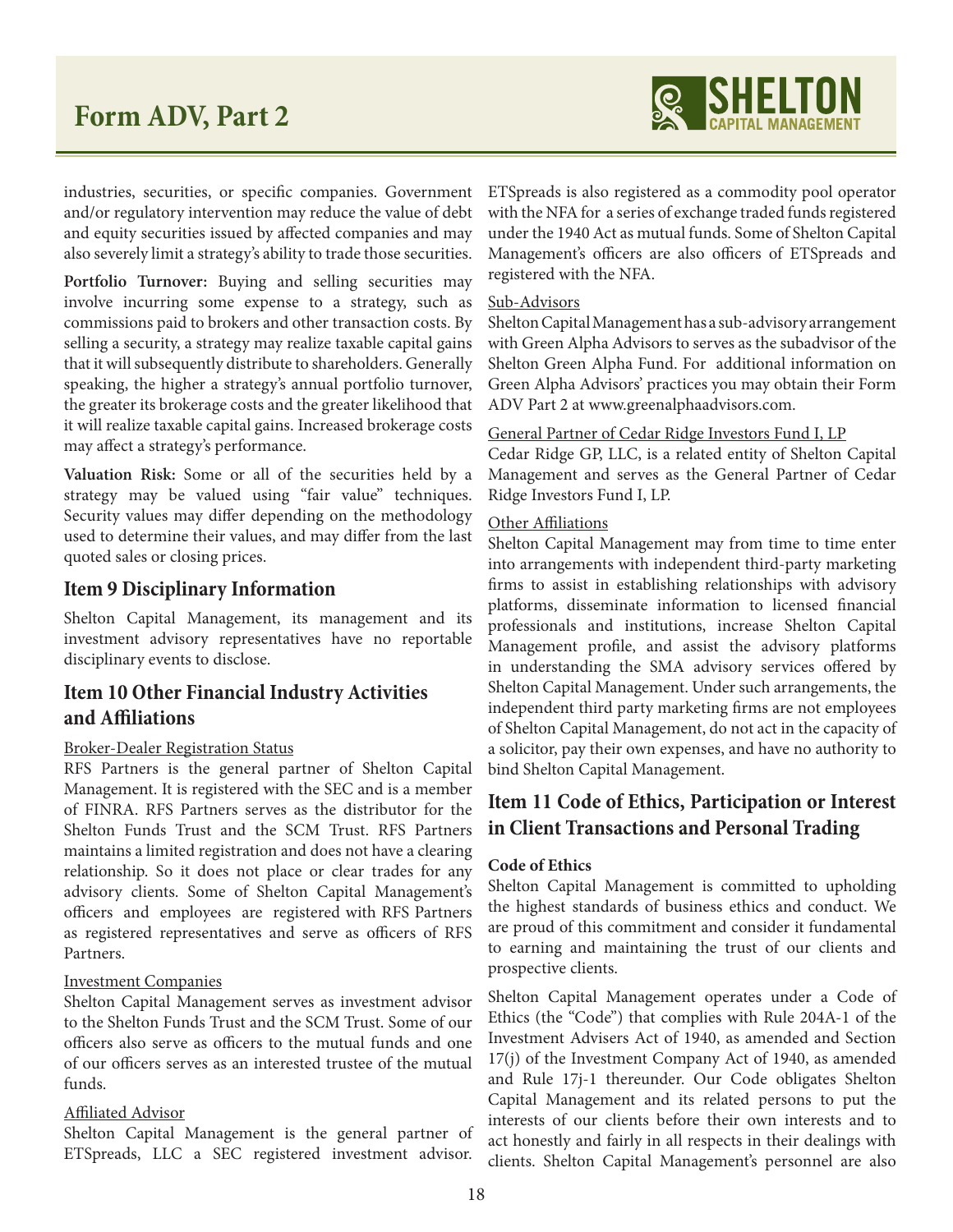

required to comply with applicable federal securities laws.

The Code also incorporates Shelton Capital Management's personal trading policy. The personal trading policy is guided by the principle that as a fiduciary entrusted with the management of client assets our foremost concern is and must always be to protect the interests of our clients. The personal trading policy establishes a framework for managing personal trading by officers and employees that protects the interest of our clients, while permitting responsible investing by our officers and employees. The Code includes a standard of business conduct which includes but is not limited to:

- 1. Requiring acknowledgement and agreement to observe the requirements of the Code;
- 2. Prohibiting personnel from buying or selling securities for their own individual accounts if such purchase or sale represents is \$2000 or more, and if the securities at the time of such purchase or sale:
	- i. are being considered for purchase or sale by tany client account, including mutual funds managed by Shelton Capital Management (except index funds)
	- ii. have been purchased or sold by sale by any client account, including mutual funds managed by Shelton Capital Management (except index funds) within the most recent seven (7) days if such person participated in the recommendation or the decision to purchase or sell such security;
- 3. Requiring personnel, subject to the Code, to report personal holdings to Shelton Capital Management at time of employment and on both an annual and a quarterly basis;
- 4. Requiring the reporting of violations of the Code to the Chief Compliance Officer.

Our compliance department monitors and enforces our Code and the gifts and entertainment policy. Clients or prospective clients may obtain a copy of the Code by contacting Shelton Capital Management by telephone at (800) 955-9988 or by email at info@sheltoncap.com. Please refer to the section entitled "other Financial Industry Activities and Affiliations" for a discussion of Shelton Capital Management's affiliations and related persons.

## **Client Transactions in Securities where Advisor has a Material Financial Interest**

Shelton Capital Management does not engage in Client transactions in which it has a material financial interest.

## **Item 12 Brokerage Practices**

Factors Considered in Selecting or Recommending Broker-Dealers for Client Transactions

Shelton Capital Management generally has discretion over the selection and amount of securities to buy or sell for a client without obtaining specific client consent to a transaction, although this may not be the case for all SMA clients. We also generally have discretion to select the broker, dealer or other counterparty to effect a particular transaction and, where negotiable, the commission rates a client pays with the exception of an equity focused SMA. To help manage the selection of counterparties and individual transactions, we have adopted a Trade Management Policy. This policy governs our trading activities for our clients and helps us address potential conflicts of interest raised by brokerage practices.

We recognize that brokerage commissions are paid with client assets. We manage these assets consistent with applicable law and our duty to seek best execution, and we seek to maximize the value of these assets wherever possible.

Best execution involves both quantitative and qualitative aspects and best execution does not always mean the lowest available commission rates for a transaction. From a quantitative perspective, best execution involves seeking the best available price and lowest transaction costs so that a client's total cost or proceeds are the most favorable under the circumstances. Cost includes transaction fees and expenses as well as other less quantifiable costs such as market impact, opportunity cost and market effects. These other costs although harder to quantify, can significantly impact the total cost of a transaction.

Best execution involves considering a number of factors, including some or all of the following: actual experience with the counterparty, the reputation of the counterparty, the counterparty's financial strength and stability, efficiency of execution, promptness of execution, ability and willingness to maintain confidentiality and anonymity, frequency and manner of error resolution, special execution capabilities, block trading and block positioning capabilities, expertise, commission rates and dealer spreads, technological capabilities and infrastructure, including back office processing capabilities, willingness of the counterparty to commit capital, clearance and settlement efficiency, and the ability and willingness to accommodate any special needs (for example, step-outs).

In selecting a counterparty for any transaction or series of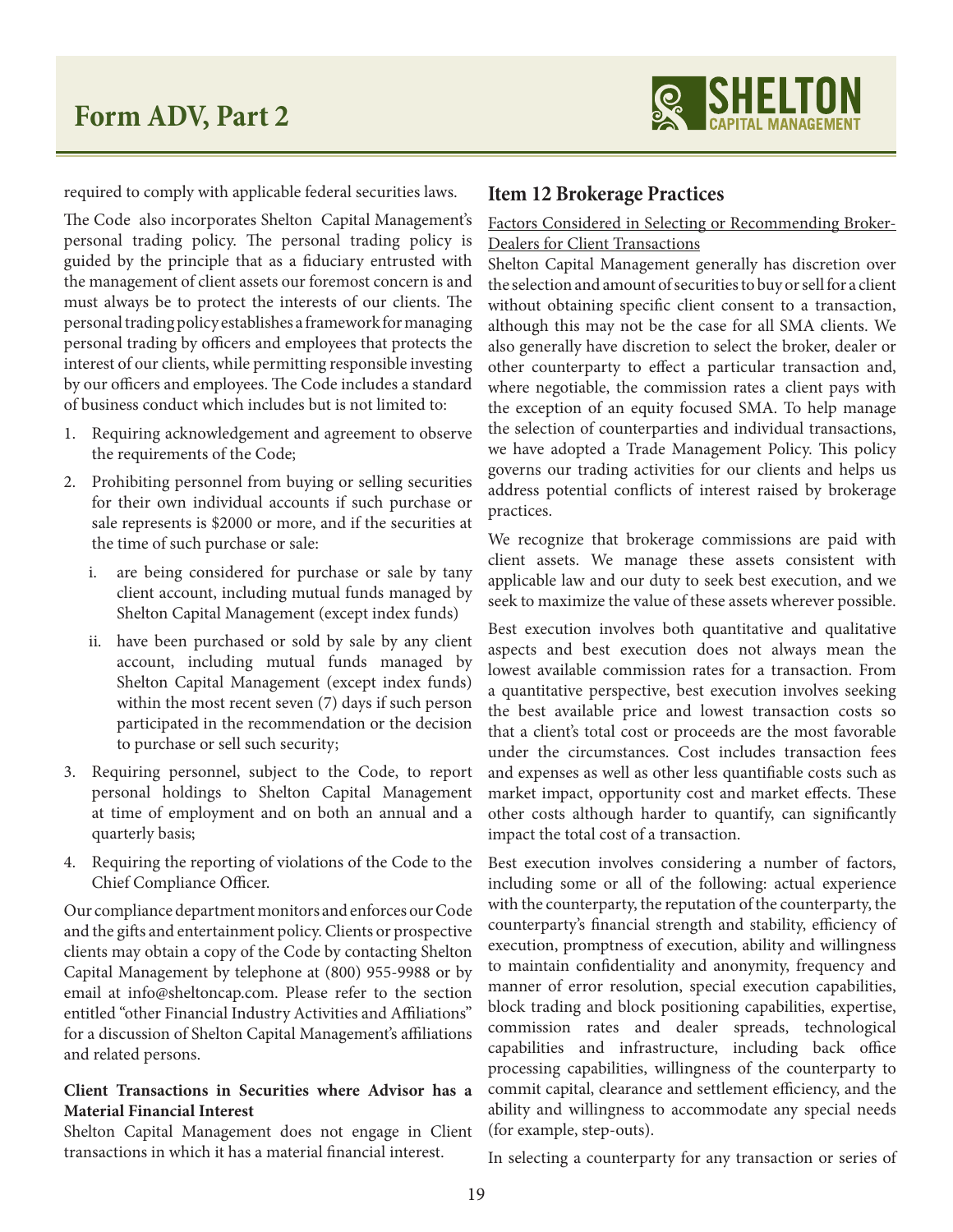

transactions, we do not adhere to any rigid formula. Rather, we weight a combination of factors, like those listed above, depending on the circumstances. Relevant factors will vary for each transaction. While we generally seek reasonably competitive commission rates, we do not necessarily pay the lowest spread or commission available. In our experience, potentially receiving the lowest commission rate or the most expeditious execution does not necessarily equate to the best trade for a client taking into account all circumstances of the trade.

In foreign markets, commission and other transaction costs are often higher than those charged in the United States. In addition, we do not have the ability to negotiate commissions in some markets. Please note that services associated with foreign investing, including custody and administration, are also more expensive than analogous services pertaining to investments in U.S. securities markets.

#### Batching of Orders

Transactions for SMA clients generally will be effected independently from other accounts managed by Shelton Capital Management, unless we decide to purchase or sell the same securities for several of our SMA clients. Shelton Capital Management may (but is not obligated to) combine or "batch" such orders to obtain best execution, to negotiate more favorable commission rates or to allocate equitably among SMA clients differences in prices and commissions or other transaction costs that might have been obtained had such orders been placed independently.

Under this procedure, transactions will be averaged as to price and transaction costs and typically will be allocated among SMA clients in proportion to the purchase and sale orders placed for each SMA client account on any given day. If we cannot obtain execution of all the combined orders at prices or for transaction costs that Shelton Capital Management believes are desirable, we will allocate the securities bought or sold as part of the combined orders by following our Trade Management Policy.

A broker may provide research services to Shelton Capital Management in exchange for Advisor's use of that broker for client transactions and services. Such research generally will be used to service all of Shelton Capital Management's SMA clients. Brokerage commissions paid by an individual SMA client may be used to pay for research that is not used in managing that SMA client's account. Shelton Capital Management may, in its discretion, cause the account to pay the broker a commission greater than another qualified broker might charge to effect the same transaction where Shelton Capital Management determines in good faith that the commission is reasonable in relation to the value of the brokerage and research services received. As a result, an SMA client may pay higher commissions orother transaction costs or greater spreads, or receive less favorable net prices , on transactions for the account than would otherwise be the case if Shelton Capital Management used other or multiple brokers.

Shelton Capital Management will arrange for the execution of securities transactions through broker-dealers, selected by Shelton Capital Management, and at such prices and commissions that, in Shelton Capital Management's good faith judgment, will be in the best interest of the account. If an SMA client designates its own broker, that SMA client may not receive best execution by effecting transactions through the specified broker. Shelton Capital Management will not negotiate brokerage commissions with client designated brokers, and as a result, the SMA client may pay higher commissions or other transaction costs, greater spreads, or receive less favorable net prices.

Shelton Capital Management may receive some benefits from broker- dealers selected by clients as custodian. There is no direct link between benefits that may be received from the custodian and the investment advice we give to our clients. However, we may receive economic benefits from such broker-dealers that are typically not available to such broker-dealers' retail investors. These benefits may include the following products and services (provided without cost or at a discount): duplicate client statements and confirmations; research related products and tools; consulting services; access to a trading desk serving Advisor participants; access to block trading (which provides the ability to aggregate securities transactions for execution and then allocate the appropriate shares to client accounts); the ability to have advisory fees deducted directly from client accounts; access to an electronic communications network for client order entry and account information; and discounts on compliance, marketing, research, technology, and practice management products or services provided to Shelton Capital Management by third party vendors. Some of the products and services made available by brokerdealers may benefit Shelton Capital Management but may not benefit our clients. These products or services may assist us in managing and administering client accounts.

Clients should be aware that the receipt of economic benefits by Shelton Capital Management or our related persons in and of itself creates a potential conflict of interest and may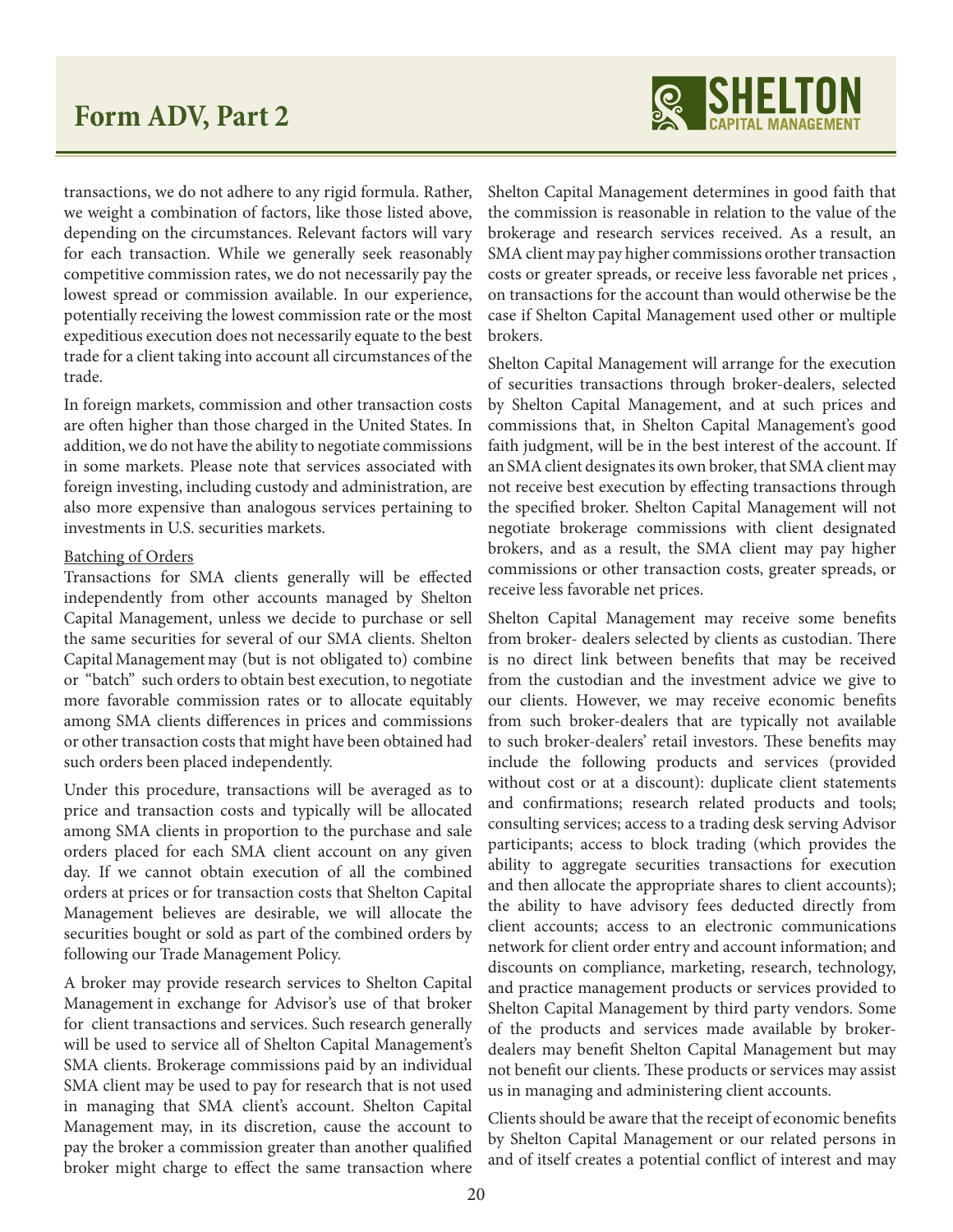

indirectly influence our recommendation of a broker-dealer for custody services which ultimately is selected by the client.

#### Directed Brokerage

In some instances, because of a prior relationship between a client and one or more brokers, or for other reasons, a client may instruct Shelton Capital Management to execute some or all securities transactions for its account with or through one or more brokers designated by the client. When a client directs Shelton Capital Management to use a specified brokerdealer to execute all or a portion of the client's securities transactions, Shelton Capital Management treats the client direction as a decision by the client to retain, to the extent of the direction, the discretion Shelton Capital Management would otherwise have in selecting broker-dealers to effect transactions and in negotiating commissions for the client's account. Although Shelton Capital Management attempts to effect such transactions in a manner consistent with its policy of seeking best execution, there may be occasions where it is unable to do so, in which case we will continue to comply with the client's instructions.

Transactions in the same security for accounts that have directed the use of the same broker may be aggregated.

When the directed broker-dealer is unable to execute a trade, we will select broker-dealers other than the directed broker-dealer to effect client securities transactions. A client who directs us to use a particular broker-dealer to effect transactions should consider whether such direction may result in certain costs or disadvantages to the client. Such costs may include higher brokerage commissions (because Shelton Capital Management may not be able to aggregate orders to reduce transaction costs), less favorable execution of transactions, and the potential of exclusion from the client's portfolio of certain foreign ordinary shares and/or small capitalization or illiquid securities due to the inability of the particular broker-dealer in question to provide adequate price and execution of all types of securities transactions.

By permitting a client to direct Shelton Capital Management to execute the client's trades through a specified brokerdealer, Shelton Capital Management will make no attempt to negotiate commissions on behalf of the client and, as a result, in some transactions the clients may pay materially disparate commissions depending on their commission arrangement with the specified broker-dealer and upon other factors such as number of shares, round and odd lots and the market for the security. The commissions charged to clients that direct us to execute the client's trades through a specified brokerdealer may in some transactions be materially different that

those of clients who do not direct the execution of their trades. Client's that direct us to execute the client's trades through a specified broker-dealer may also lose the ability to negotiate volume commission discounts on batched transactions that may otherwise be available to other clients.

#### Brokerage for Client Referrals

Each client of Shelton Capital Management may make cash payments to third-party solicitors for client referrals, provided that, to the extent required, each such solicitor has entered into a written agreement with Shelton Capital Management pursuant to which the solicitor will provide each prospective client with a copy of Shelton Capital Management's Form ADV Part 2, and a disclosure document setting forth the terms of the solicitation arrangement, including the nature of the relationship between the solicitor and Advisor and any fees to be paid to the solicitor. Where applicable, cash payments for client solicitations will be structured to comply fully with (i) the requirements of Rule 206(4)-3 under the Investment Advisers Act of 1940, as amended, and related SEC staff interpretations or with the laws of the relevant state(s).

#### Trading for Wrap Clients

Wrap Program accounts are considered a type of directed brokerage account. In evaluating a Wrap program, Wrap Clients should understand that we do not generally select the broker-dealers to execute portfolio transactions or negotiate transaction-related compensation. In some programs we are prohibited from selecting other broker-dealers to execute transactions. In others, we are given the authority to select other broker-dealers but the client will bear any commissions or other transaction-related expenses outside of the wrap fee.

Therefore, using other broker-dealers will generally only be practical if the quality of the other broker-dealer's execution will clearly outweigh the additional expenses the client will bear. As a result, transactions are generally effected only through the Wrap Sponsor.

Transactions for clients participating in one Wrap Program may be executed at different times and at different prices than transactions in the same security for clients in other Wrap Programs or for other clients.

A Wrap Program client may pay brokerage commissions or fees in addition the Wrap Program fees when trades are "stepped out" to broker-dealers other than the sponsor, including fees and costs associated with the purchase or sale of foreign currency to settle transactions and ADR conversion fees and related costs, which are then reflected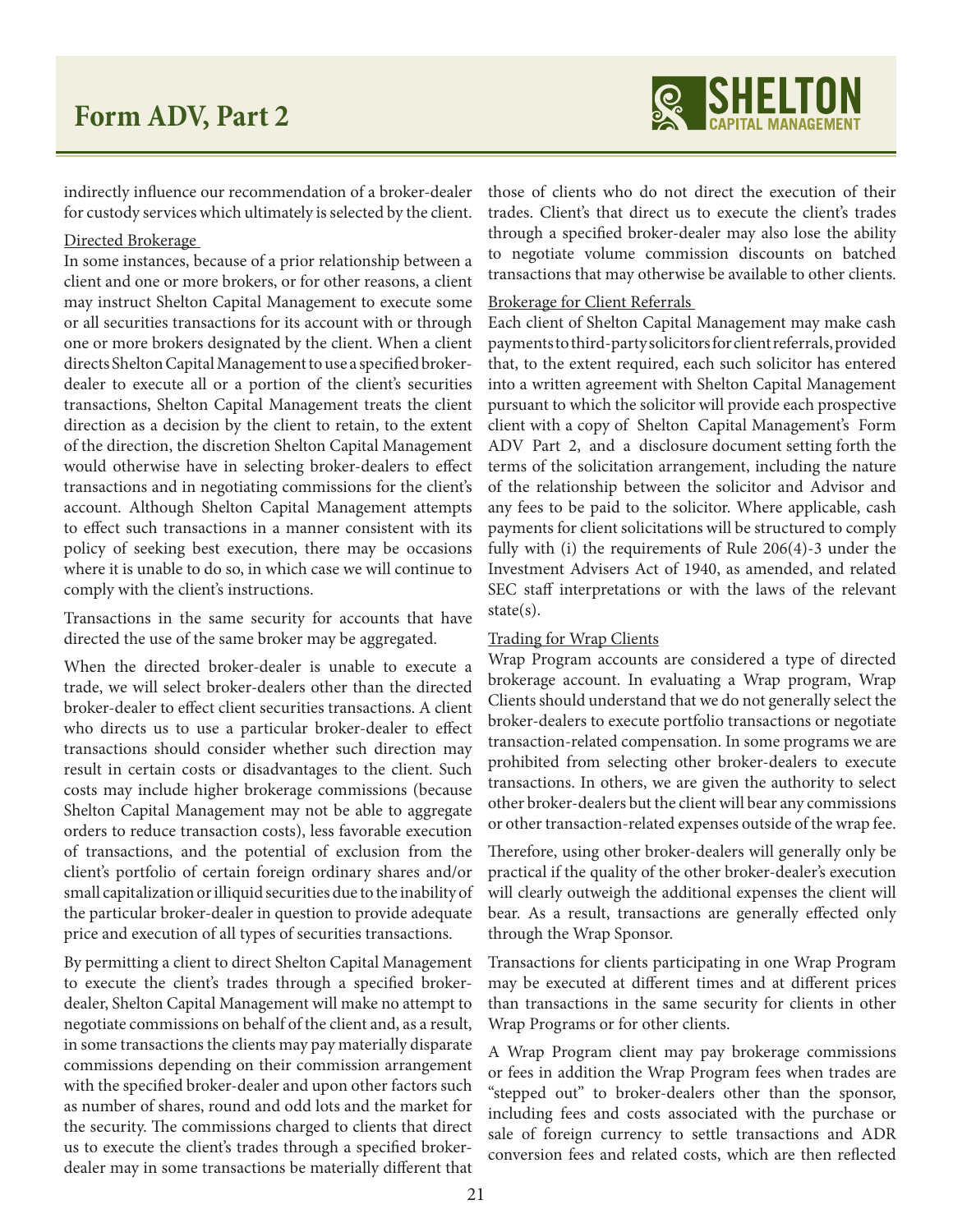

in the "net price" the client pays for or receives from the transaction. Even where Shelton is able to trade with the Wrap Program sponsor in the local (foreign) market, ADR conversion fees, local taxes, and related costs may still apply and will be incurred by the purchasing account in addition to the Wrap Program fees.

Despite the advantages that can arise from aggregation of orders, in many cases we are not able to aggregate orders for all clients seeking to buy or sell the same security. This is often due to the fact that orders for Wrap/UMA clients generally must be executed by the applicable Wrap/UMA sponsor. We are unable to aggregate transactions executed through different Wrap Sponsors and/or through other brokerage firms that we select for Direct Clients on the basis of execution quality. In addition, directed brokerage clients may prevent us from aggregating those clients' transactions with transactions executed for other clients with a brokerdealer that we choose for best execution purposes.

*Communication of Transaction Information to UMA Sponsors* UMA sponsors execute client transactions based on our investment recommendations. We inform the UMA sponsor of the transaction to be placed in that UMA sponsor's client. accounts when that UMA sponsor's turn is up on the rotation list. We will wait until we are notified by the UMA sponsor that the trade has been completed before notifying the next UMA sponsor or placing the order for the next directed subgroup in the rotation list.

When there is an instruction from a portfolio manager to buy or sell a security in all client accounts in a particular strategy, we will instruct the UMA sponsors to halt all trading activities in that security in the UMA client accounts. This prevents the UMA sponsors from entering into a transaction that is in competition with our trading in that same security on behalf of other clients. The UMA sponsor may still trade in other securities that are in our investment model, but it must wait for our notification before trading in the tradehalted security.

The trading halt instruction does not apply to UMA clients that are liquidating their accounts. UMA sponsors have discretion on when to liquidate accounts upon client instruction. However, if the instruction is for a partial withdrawal from the account, the UMA sponsor should abide by our trading halt instruction for the security. For liquidation and withdrawals in Wrap and Direct Client accounts, we may stop the rotation during the last ten minutes before the close of the trading day before placing the orders for liquidations or withdrawals for the trade-

halted security.

#### **Item 13 Review of Accounts**

Each client's account is generally reviewed by a Portfolio Manager or his/her designee at least quarterly to determine whether securities positions should be maintained in view of current market conditions. Account reviews focus on each account's strategy and evaluate all securities using fundamental, technical and quantitative analysis. Significant market events affecting the prices of one or more securities in a client's account, changes in the investment objectives or guidelines of a particular client, or specific arrangements with particular clients may trigger reviews of a client's account on other than a periodic basis. Each client receives a quarterly statement and trade confirmation from the client's custodian.

## **Item 14 Client Referrals and Other Compensation**

Shelton Capital Management may pay referral fees, generally consisting of a percentage of our advisory fee, to independent advisors or advisory firms ("solicitors") for introducing clients to us. Whenever we pay a referral fee, we require the solicitor to provide the prospective client with a copy of Part 2 of Shelton Capital Management's ADV and a separate disclosure statement that includes the solicitor's name and relationship with the firm, the fact that the solicitor is being paid a referral fee and the amount of the fee. Additionally, Shelton Capital Management may pay fees to third party marketing firms to assist in establishing relationships with advisory platforms and other financial professionals and institutions in an effort to expand Shelton Capital Management's SMA advisory services profile.

## **Item 15 Custody**

Shelton Capital Management does not maintain possession or custody of the funds or securities of any client. Clients are required to appoint custodians who are responsible for the safe custody of investments and money, settling transactions and registering investments. With client consent, Shelton Capital Management invoice fees to be paid out of separately managed accounts by the clients' custodian. To the extent Shelton Capital Management is deemed to have custody of client assets, we will comply with the relevant requirements imposed on investment advisers that have custody of client assets pursuant to Rule 206(4)-2 under the Investment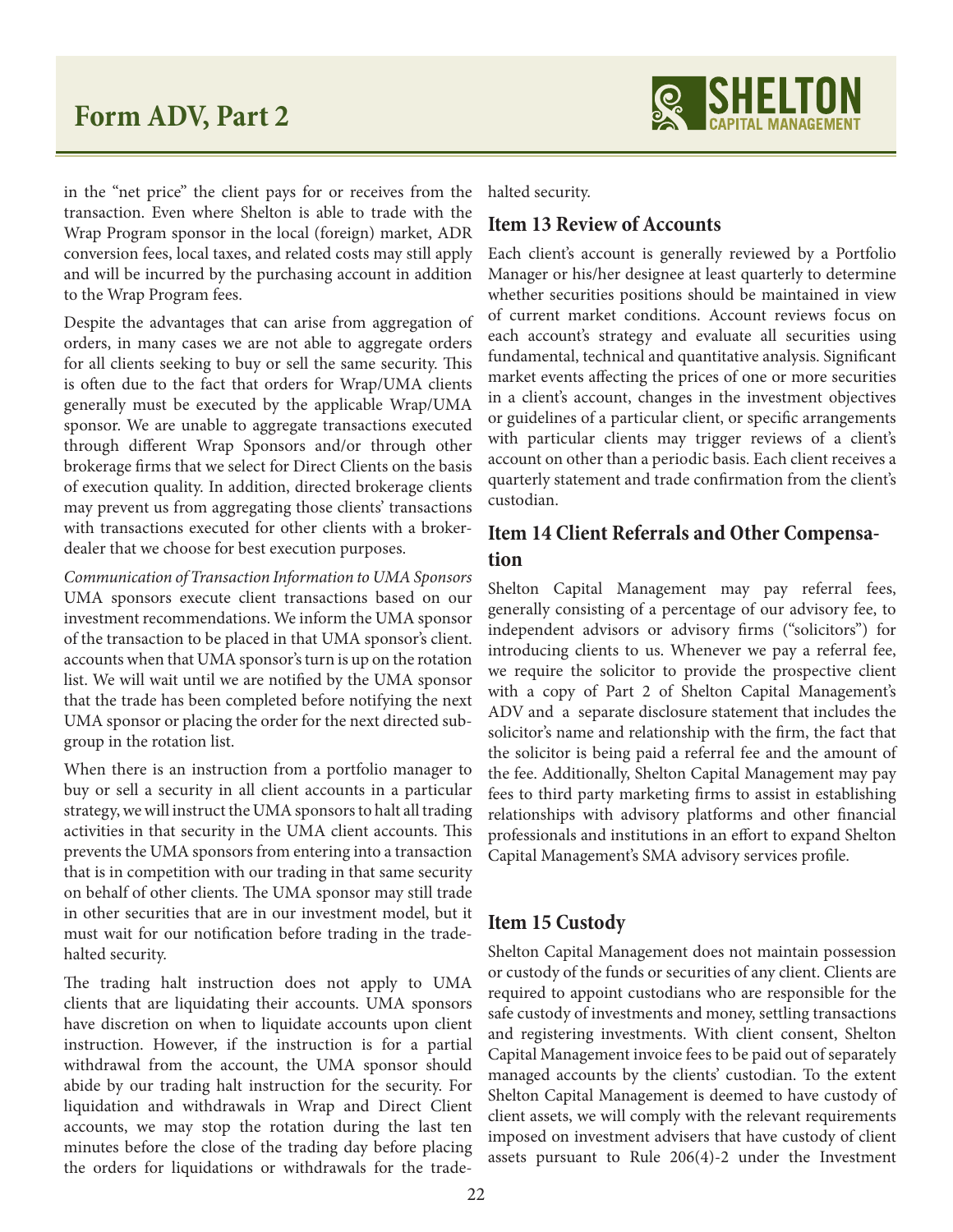

Advisers Act of 1940, as amended.

As part of Shelton Capital Management's billing process, the client's custodian is provided an invoice stating the amount of the management fee to be deducted from each client's account, except in cases where the custodian calculates such fees. On at least a quarterly basis, the custodian is required to send to the client a statement showing all transactions within the account during the reporting period.

With respect to Cedar Ridge Investors Fund I, its general partner has appointed JP Morgan Clearing Corp. as custodian.

Clients should receive at least monthly or quarterly statements as outlined above in Item 13. Cedar Ridge urges all clients to carefully review such statements for accuracy.

## **Item 16 Investment Discretion**

Shelton Capital Management receives discretionary authority from a client at the outset of an advisory relationship. In all cases however, such discretion is exercised in a manner consistent with the stated investment guidelines established by the client.

Unless otherwise instructed or directed by a discretionary client, Shelton Capital Management has the authority to determine-

- 1. the securities to be purchased and sold for the client account (subject to restrictions on its activities set forth in the applicable investment management agreement and any written investment guidelines)
- 2. the amount of securities to be purchased or sold for the client account
- 3. because of the differences in client investment objectives and strategies, risk tolerances, tax status and other criteria, there may be differences among clients in invested positions and securities held. Shelton Capital Management submits an allocation statement to the trading desk describing the allocation of securities to (or from) client accounts for each trade/order submitted. Shelton Capital Management may consider the following factors, among others, in allocating securities among clients:
	- client investment objectives and strategies;
	- client risk profiles;
	- tax status and restrictions placed on a client's portfolio by the client or by applicable law;
- size of the client account;
- nature and liquidity of the security to be allocated;
- size of available position;
- current market conditions; and
- account liquidity, account requirements for liquidity and timing of cash flows.

Although it is our policy to allocate securities to eligible client accounts on a pro rata basis (based on the value of the assets of each participating account relative to value of the assets of all participating accounts), these factors may lead us to allocate securities to client accounts in varying amounts. Even client accounts that are typically managed on a pari passu basis may from time to time receive differing allocations of securities based on total assets of each account eligible to invest in the particular investment type (e.g., equities) divided by the total assets of all accounts eligible to invest in the particular investment.

Securities acquired by Shelton Capital Management for its clients through a limited offering will be allocated pursuant to the procedures set forth in our allocation policy. The policy provides that we will determine the proposed allocation of limited offering securities after considering the factors described above with respect to general allocations of securities and determining those client accounts eligible to hold such securities. Eligibility will be based on the legal status of the clients and the client's investment objectives and strategies.

If it appears that a trade error has occurred, Shelton Capital Management will review the relevant facts and circumstances to determine an appropriate course of action. To the extent that trade errors and breaches of investment guidelines and restrictions occur, our error correction procedure is to ensure that clients are treated fairly and, to the extent there was a loss, following error correction, are in the same position they would have been if the error had not occurred. We maintain discretion to resolve a particular error in any appropriate manner that is consistent with the above stated policy.

Direct Clients and, to a lesser extent, Wrap Clients, can place reasonable restrictions on our investment discretion. For example, some clients have asked us not to buy securities issued by companies in certain industries, or not to sell certain securities where the client has a particularly low tax basis. Any guidelines or restrictions applicable to an account are set forth in the client's advisory contract or related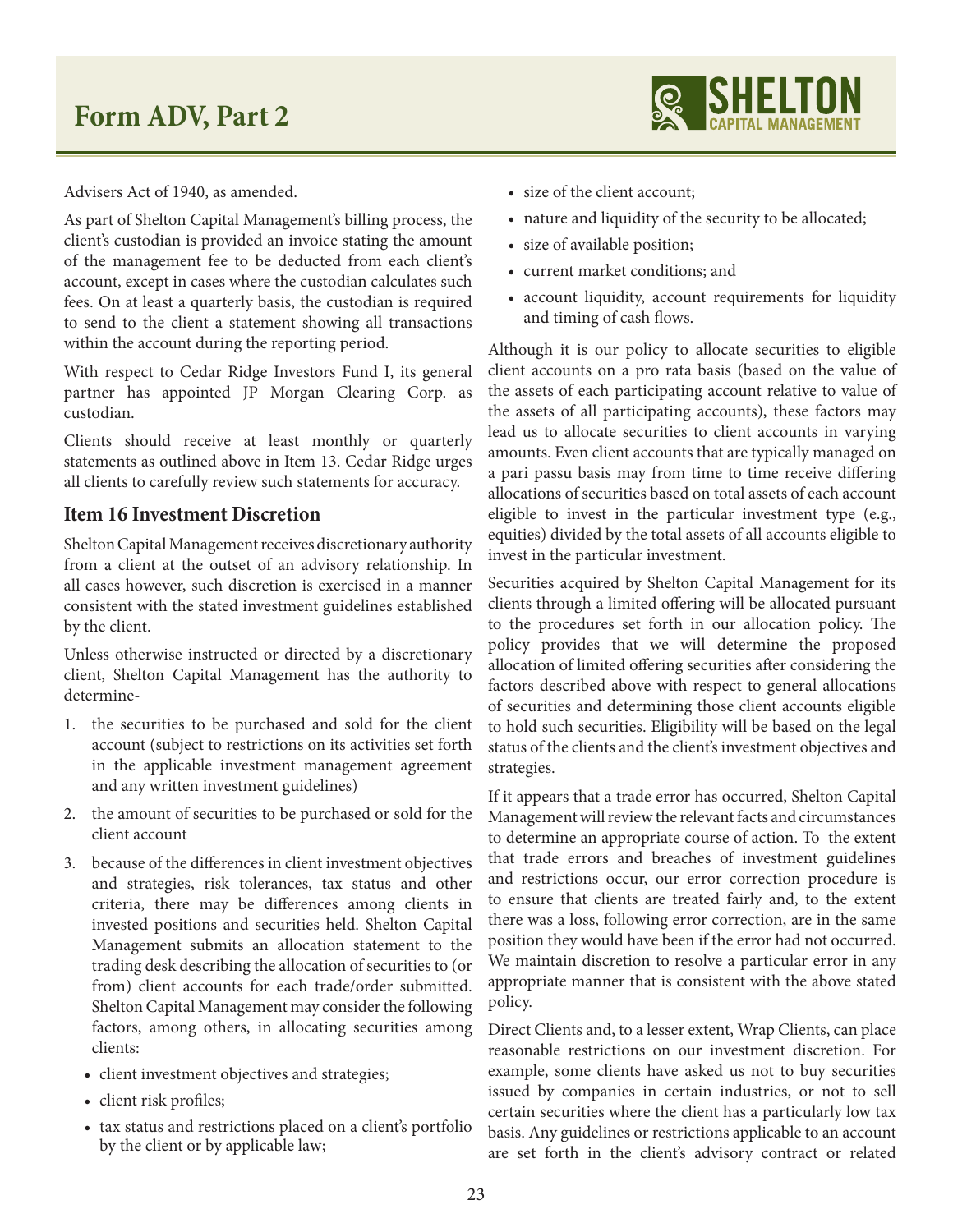

investment policy statement. As noted above, we do not have discretion to execute trades through certain UMA Programs.

## **Item 17 Voting Client Securities**

With the exception of certain accounts, Shelton Capital Management does not vote proxies on behalf of its SMA clients. Therefore, proxy materials may be sent directly to such clients for their consideration. To the extent we accept proxy voting authority on behalf of our SMA clients, we comply with our proxy voting policies and procedures that are reasonably designed to ensure that in cases where we vote proxies with respect to client securities, such proxies are voted in the best interests of our clients. Clients may obtain a copy of our proxy voting policies and procedures and voting information by contacting Shelton Capital Management at (800) 955-9988 or by email at info@sheltoncap.com.

## **Item 18 Financial Information**

Shelton Capital Management has no financial commitment that impairs its ability to meet contractual and fiduciary commitments to clients, and has not been the subject of a bankruptcy proceeding.

## **Notice of Privacy Policy**

| <b>FACTS</b> | WHAT DOES SHELTON CAPITAL<br>MANAGEMENT DO WITH YOUR<br>PERSONAL INFORMATION?                                                                                                                                                                                                                                                      |
|--------------|------------------------------------------------------------------------------------------------------------------------------------------------------------------------------------------------------------------------------------------------------------------------------------------------------------------------------------|
| WHY?         | Financial companies choose how they share<br>your personal information. Federal law gives<br>consumers the right to limit some but not all<br>sharing. Federal law also requires us to tell<br>you how we collect, share, and protect your<br>personal information. Please read this notice<br>carefully to understand what we do. |
| WHAT?        | The types of personal information we collect<br>and share depend on the product or service<br>you have with us. This information can<br>include:<br>• Social Security number and account<br>transactions<br>• Account balances and transaction history<br>• Wire transfer instructions                                             |

| HOW? | All financial companies need to share        |
|------|----------------------------------------------|
|      | customers' personal information to run their |
|      | everyday business. In the section below,     |
|      | we list the reasons financial companies can  |
|      | share their customers' personal information; |
|      | the reasons the Funds choose to share; and   |
|      | whether you can limit this sharing.          |

| <b>REASONS WE CAN</b><br><b>SHARE YOUR PERSONAL</b><br><b>INFORMATION</b>                                                                                                                        | DO WE<br><b>SHARE:</b>                                                                                                                                                                                                      | <b>CAN YOU</b><br><b>LIMIT</b><br><b>THIS</b><br><b>SHARING?</b> |                     |
|--------------------------------------------------------------------------------------------------------------------------------------------------------------------------------------------------|-----------------------------------------------------------------------------------------------------------------------------------------------------------------------------------------------------------------------------|------------------------------------------------------------------|---------------------|
| For our everyday business<br>purpose - such as to process<br>your transactions, maintain your<br>account(s), respond to court<br>orders and legal investigations,<br>or report to credit bureaus |                                                                                                                                                                                                                             | Yes                                                              | No                  |
| For our marketing purposes - to<br>offer our products and services<br>to you                                                                                                                     |                                                                                                                                                                                                                             | N <sub>o</sub>                                                   | We do not<br>share. |
| For joint marketing with other<br>financial companies                                                                                                                                            |                                                                                                                                                                                                                             | No                                                               | We do not<br>share. |
| For our affiliates' everyday<br>business purposes -<br>information about your<br>transactions and experiences                                                                                    |                                                                                                                                                                                                                             | Yes                                                              | N <sub>0</sub>      |
| For our affiliates' everyday<br>business purposes -<br>information about your<br>creditworthiness                                                                                                |                                                                                                                                                                                                                             | No                                                               | We do not<br>share. |
| For non-affiliates to market to<br>you                                                                                                                                                           |                                                                                                                                                                                                                             | N <sub>o</sub>                                                   | We do not<br>share. |
| <b>WHO WE ARE</b>                                                                                                                                                                                |                                                                                                                                                                                                                             |                                                                  |                     |
| Who is providing this<br>notice?                                                                                                                                                                 |                                                                                                                                                                                                                             | Shelton Capital Management                                       |                     |
| WHAT WE DO                                                                                                                                                                                       |                                                                                                                                                                                                                             |                                                                  |                     |
| How does Shelton<br>Capital Management<br>protect my personal<br>information?                                                                                                                    | To protect your personal<br>information from unauthorized<br>access and use, we use security<br>measures that comply with<br>federal law. These measures<br>include computer safeguards and<br>secured files and buildings. |                                                                  |                     |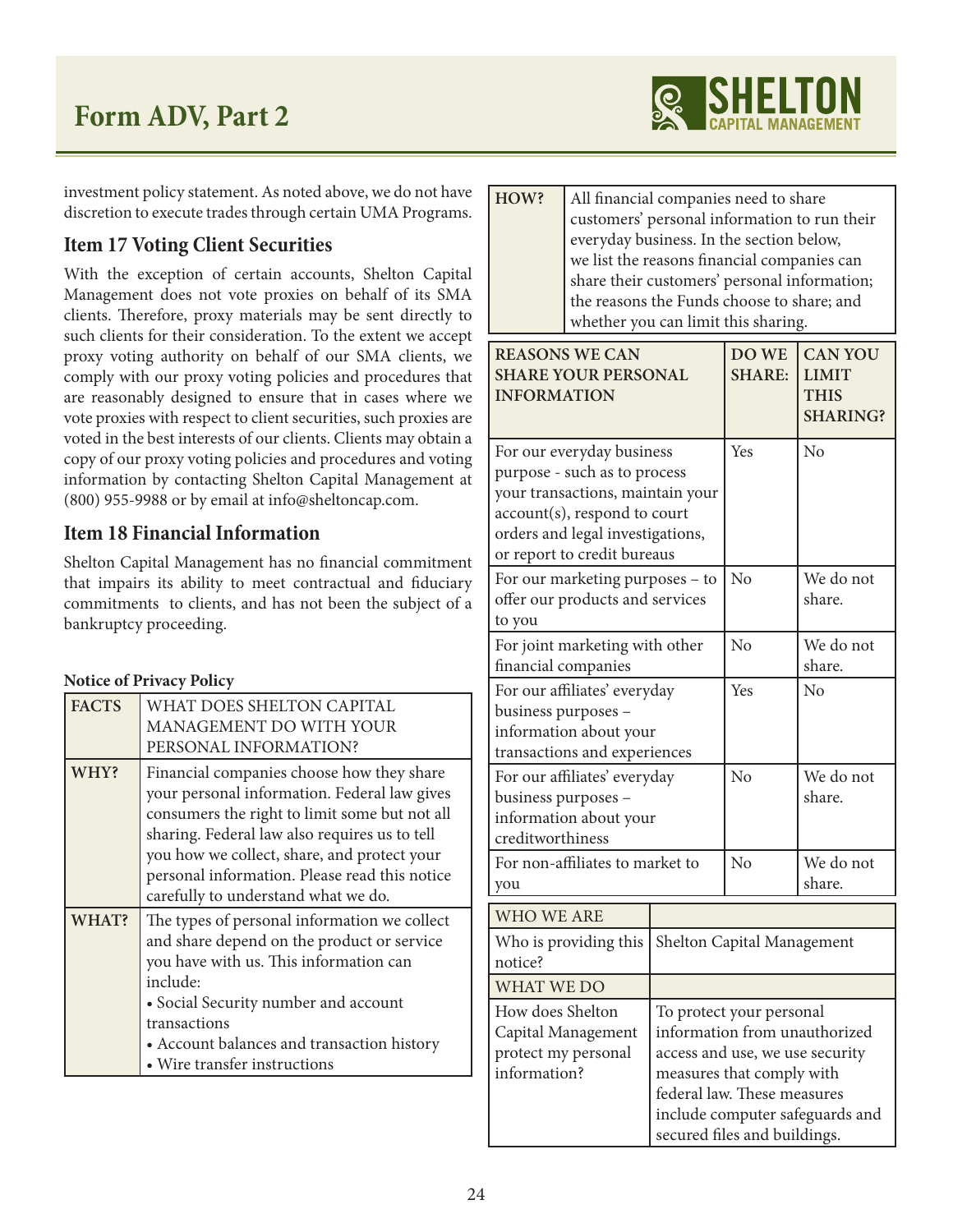

| How does Shelton      | We collect your personal                                        |
|-----------------------|-----------------------------------------------------------------|
| Capital Management    | information, for example, when                                  |
| collect my personal   | you                                                             |
| information?          | • open an account                                               |
|                       | · provide account information or                                |
|                       | give us your contact information                                |
|                       | • make a wire transfer or deposit<br>money                      |
| Why can't I limit all |                                                                 |
| sharing?              | Federal law gives you the right to<br>limit only                |
|                       | • sharing for affiliates' everyday                              |
|                       | business purposes-information                                   |
|                       | about your creditworthiness                                     |
|                       | • affiliates from using your                                    |
|                       | information to market to you                                    |
|                       | • sharing for non-affiliates to                                 |
|                       | market to you                                                   |
|                       | State laws and individual                                       |
|                       |                                                                 |
|                       | companies may give you<br>additional rights to limit sharing.   |
| <b>DEFINITIONS</b>    |                                                                 |
|                       |                                                                 |
| <b>Affiliates</b>     | Companies related by common                                     |
|                       | ownership or control. They can<br>be financial and nonfinancial |
|                       | companies.                                                      |
| Non-affiliates        | Companies not related by                                        |
|                       | common ownership or control.                                    |
|                       | They can be financial and                                       |
|                       | nonfinancial companies.                                         |
|                       | • Shelton Capital Management                                    |
|                       | does not share with non-affiliates                              |
|                       | so they can market to you.                                      |
| Joint marketing       | A formal agreement between                                      |
|                       | non-affiliated financial companies                              |
|                       | that together market financial                                  |
|                       | products or services to you.                                    |
|                       | • Shelton Capital Management                                    |
|                       | does not jointly market.                                        |
| <b>OTHER</b>          |                                                                 |
| <b>IMPORTANT</b>      |                                                                 |
| <b>INFORMATION</b>    |                                                                 |

| California | If your account has a California   |
|------------|------------------------------------|
| Residents  | home address, your personal        |
|            | information will not be disclosed  |
|            | to nonaffiliated third parties     |
|            | except as permitted by applicable  |
|            | California law, and we will        |
|            | limit sharing such personal        |
|            | information with our affiliates to |
|            | comply with California privacy     |
|            | laws that apply to us.             |

## *Use of Email Addresses:*

If you have requested information regarding Shelton Capital Management products and services and supplied your email address to us, we may occasionally send you follow-up communications or information on additional products or services. Additionally, registered clients can subscribe to the following email services:

We also include instructions and links for unsubscribing from Shelton Capital Management emails. We do not sell email addresses to anyone, although we may disclose email addresses to third parties that perform administrative or marketing services for us. We may track receipt of emails to gauge the effectiveness of our communications.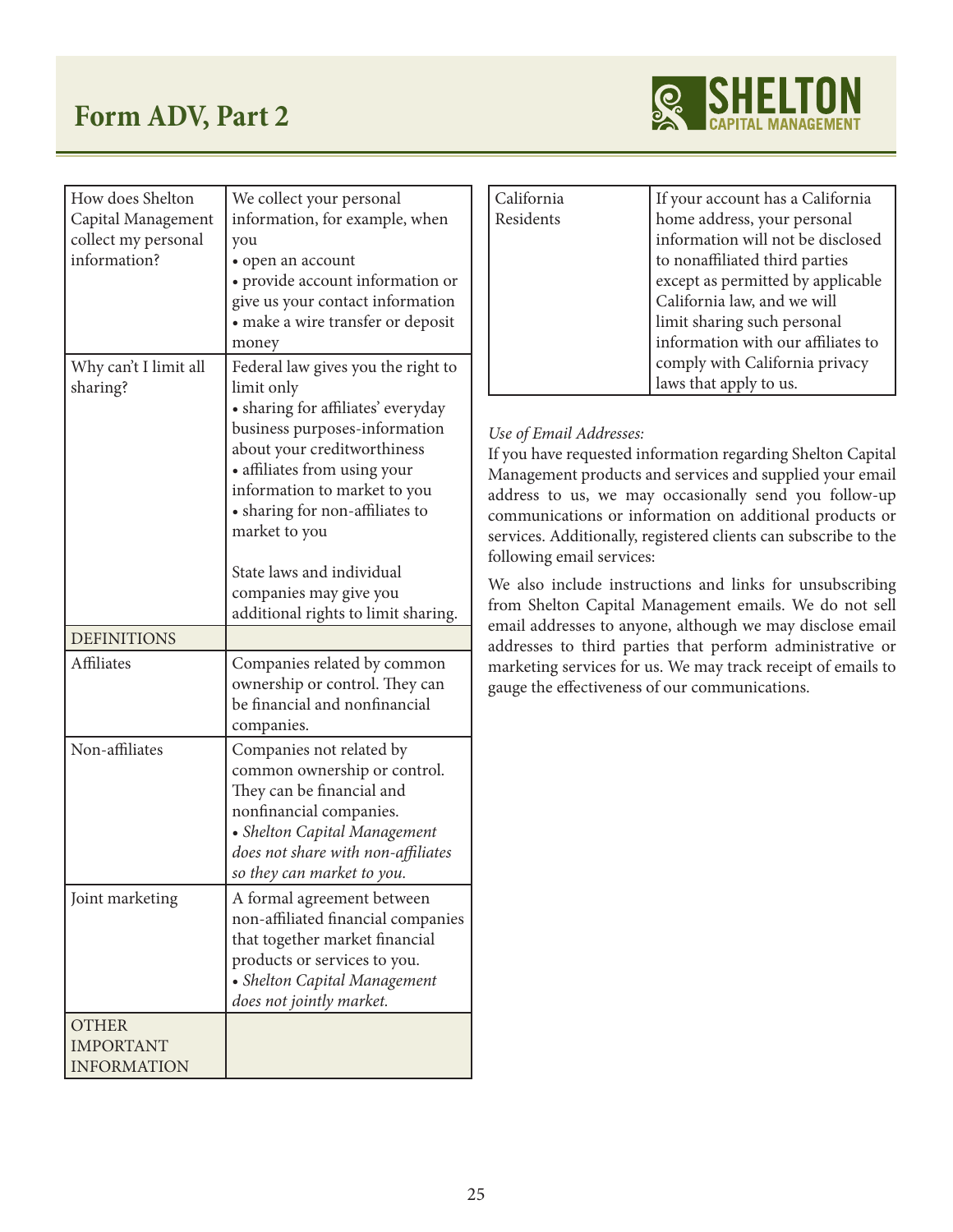

Barringer H. Martin, CFA<sup>1</sup>, Portfolio Manager

580 California Street, 16th Floor San Francisco, CA 94111 415-398-2727

March 25, 2019

## **Introduction and Overview (Item 1)**

This Brochure Supplement provides information about Barringer H. Martin that supplements Shelton Capital Management's ADV Brochure. You should have received a copy of that Brochure.

Please contact Gregory Pusch, gpusch@sheltoncap.com, if you did not receive a copy of Shelton Capital Management's ADV Brochure or if you have any questions about the contents of this supplement.

## **Education, Background and Business Experience (Item 2)**

Mr. Martin is the lead Portfolio Manager for separately managed accounts utilizing covered call writing strategies. He joined the firm in March of 2008 after serving as Vice President, Senior Portfolio Manager, for Kelmoore Investment Company where he developed the investment management program utilizing covered call writing strategies utilized today by Shelton Capital Management.

Mr. Martin earned his Bachelor's degree in Finance at the University of Arizona in 1998. Mr. Martin earned the right to use the Chartered Financial Analyst (CFA) designation in September 2009 and is a member of the San Francisco Society of Financial Analysts.

Mr. Martin holds the Series 4 (Registered Options Principal) Series 66 (Uniform Combined State Law) and the Series 63 (Uniform Securities Agent) licenses.

## **Disciplinary Information (Item 3)**

Mr. Martin has no disciplinary history.

## **Other Business Activity (Item 4)**

*Investment-Related Activities*

1. Mr. Martin is a registered representative with RFS Partners, LP, a broker-dealer affiliate of Shelton Capital Management.

## *Non-Investment-Related Activities*

Mr. Martin is not engaged in any other business or occupation.

#### **Additional Compensation (Item 5)**

Mr. Martin receives no economic benefit from a non-advisory client for the provision of advisory services.

#### **Supervision (Item 6)**

Mr. Martin's investment recommendations are subject to the provisions of Shelton Capital Management's Compliance Manual, Code of Ethics, and the investment restrictions applicable to the accounts managed. Mr. Martin is supervised by Stephen C. Rogers, Chief Executive Officer and he can be reached by calling the telephone number on the cover of Form ADV.

 $1$  To earn a CFA charter, you must have four years of qualified investment work experience, become a member of CFA Institute, pledge to adhere to the CFA Institute Code of Ethics and Standards of Professional Conduct on an annual basis, apply for membership to a local CFA member society, and complete the CFA Program, which is organized into three levels, each culminating in a six-hour exam. To learn more about the program, please visit www.cfainstitute.org.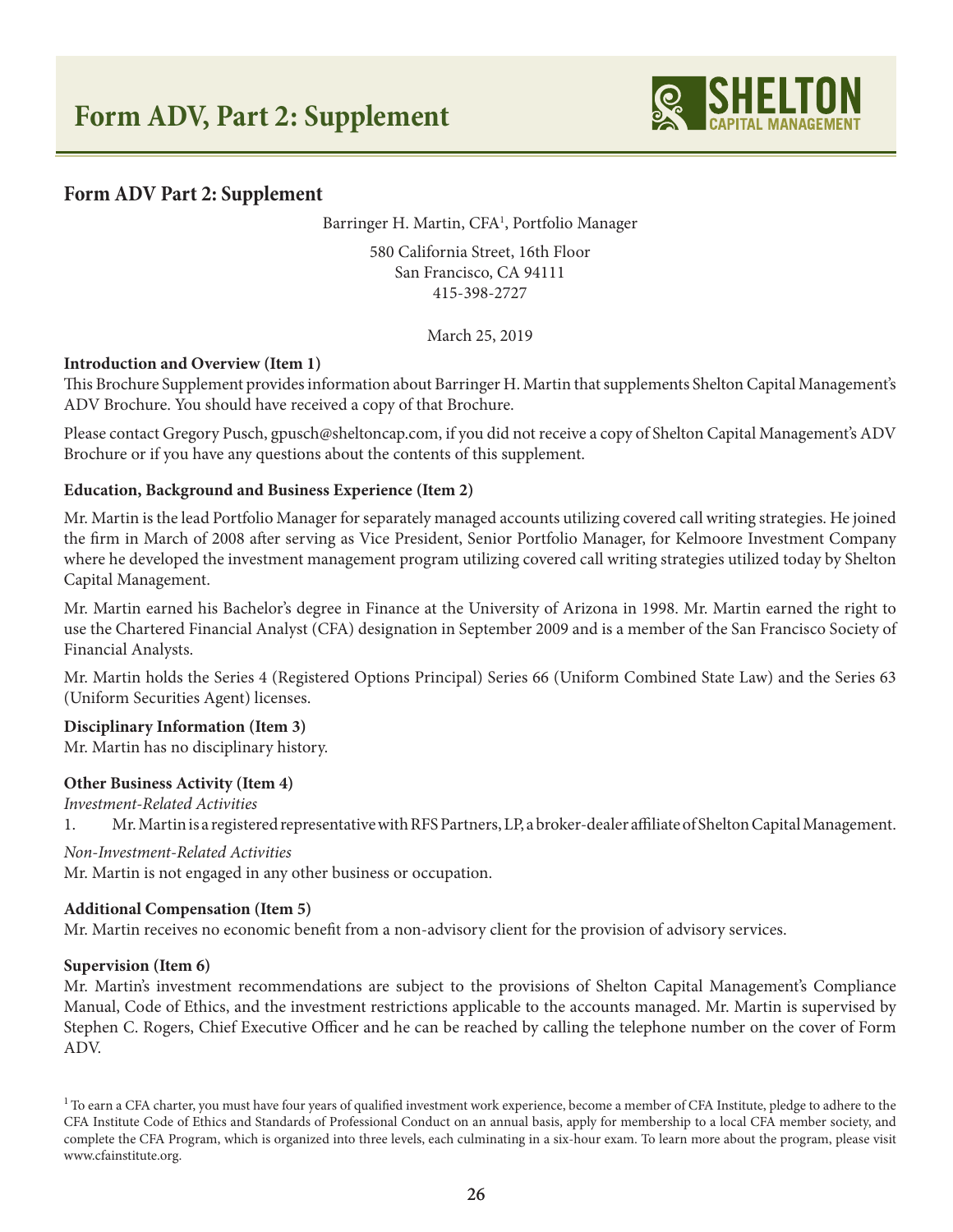

William P. Mock, Portfolio Manager

580 California Street, 16th Floor San Francisco, CA 94111 415-398-2727

March 25, 2019

## **Introduction and Overview (Item 1)**

This Brochure Supplement provides information about William P. Mock that supplements Shelton Capital Management's ADV Brochure. You should have received a copy of that Brochure.

Please contact Gregory Pusch, gpusch@sheltoncap.com, if you did not receive a copy of Shelton Capital Management's ADV Brochure or if you have any questions about the contents of this supplement.

## **Education, Background and Business Experience (Item 2)**

Mr. Mock is the lead member of the portfolio management team for Shelton's US Government and municipal fixed income and money market funds. He rejoined the firm in February 2010 after serving as a portfolio manager for Shelton Capital Management from 2001 to 2003. Mr. Mock left the firm to join TKI Capital Management, a convertible arbitrage hedge fund, where he served as head trader through 2006.

Mr. Mock holds a B.S. degree in Electrical Engineering from Kansas State University and an MBA with Honors from the University of Chicago Graduate School of Business.

Mr. Mock holds the Series 3 (National Commodities Futures Exam) and the Series 65 (Uniform Investment Advisor) licenses.

## **Disciplinary Information (Item 3)**

Mr. Mock has no disciplinary history.

## **Other Business Activity (Item 4)**

*Investment-Related Activities*

1. Mr. Mock is a principal for ETSpreads, LLC a registered investment advisor for an exchange traded fund and affiliate of Shelton Capital Management.

*Non-Investment-Related Activities* Mr. Mock is not engaged in any other business or occupation.

## **Additional Compensation (Item 5)**

Mr. Mock receives no economic benefit from a non-advisory client for the provision of advisory services.

#### **Supervision (Item 6)**

Mr. Mock's investment recommendations are subject to the provisions of Shelton Capital Management's Compliance Manual, Code of Ethics, and the investment restrictions applicable to the accounts managed. Mr. Mock is supervised by Stephen C. Rogers, Chief Executive Officer and he can be reached by calling the telephone number on the cover of Form ADV.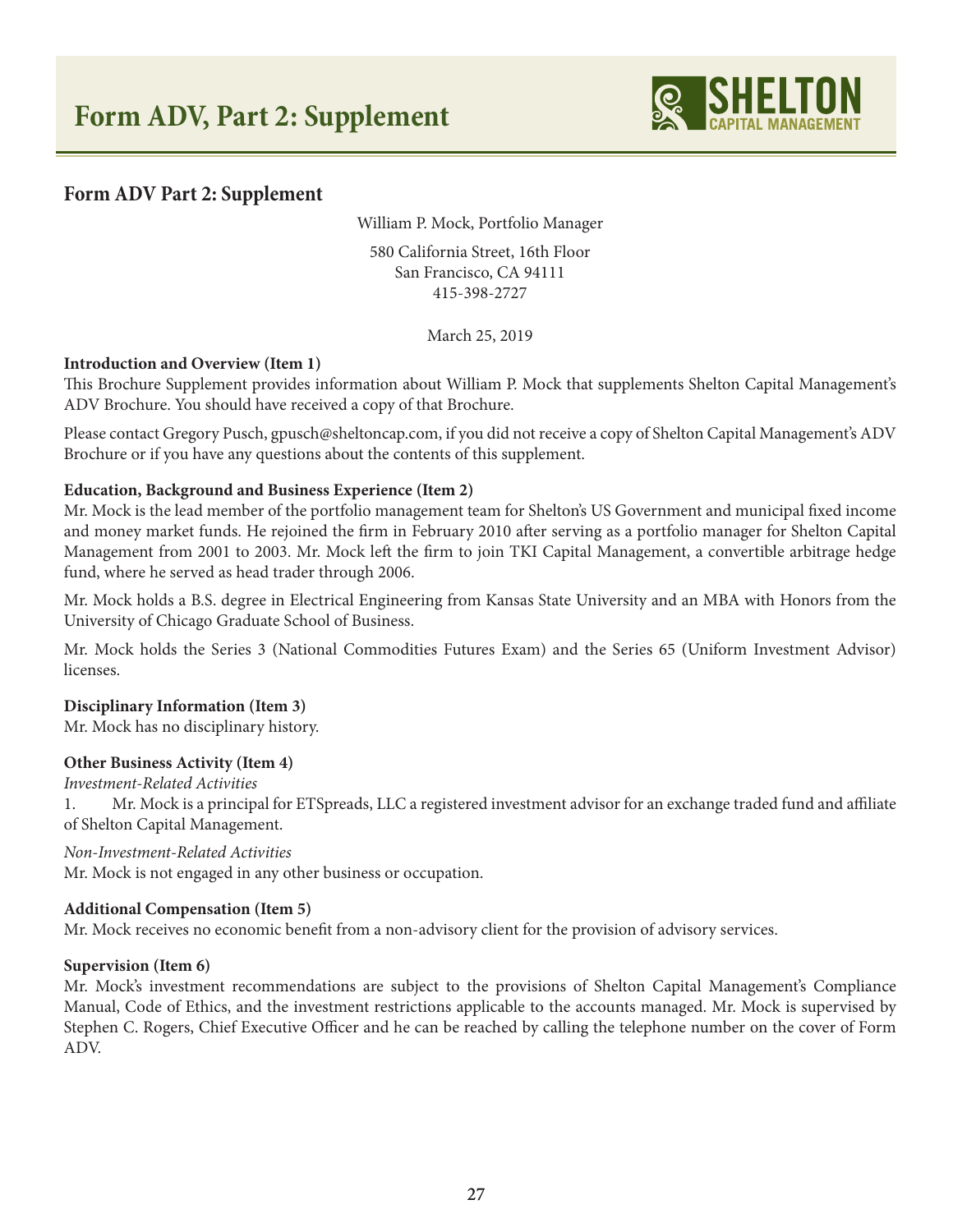

Andrew Manton, Portfolio Manager

777 West Putnam Avenue Greenwich, Connecticut 06830 203-769-5960 | Facsimile: 203-769-5998

March 25, 2019

## **Introduction and Overview (Item 1)**

This Brochure Supplement provides information about Andrew Manton that supplements Shelton Capital Management's ADV Brochure. You should have received a copy of that Brochure.

Please contact Gregory Pusch, gpusch@sheltoncap.com, if you did not receive a copy of Shelton Capital Management's ADV Brochure or if you have any questions about the contents of this supplement.

## **Education, Background and Business Experience (Item 2)**

Mr. Manton is a Portfolio Manager the Shelton International Select Equity Fund, and a member of the international portfolio management team. He joined the firm in July 2016 after serving as a Senior Portfolio Manager at WHV. Prior to his affiliation with WHV, Mr. Manton was a Senior Research Analyst and a member of the Large Cap Global Equities team at Victory Capital Management, and an analyst in both the fundamental Active Equities and Quantitative Strategies groups at Deutsche Asset Management.

Mr. Manton holds a BS in Finance from the University of Illinois at Chicago and an MBA with a concentration in Quantitative Finance and Accounting from the Tepper School of Business at Carnegie Mellon University.

#### **Disciplinary Information (Item 3)**

Mr. Manton has not been involved in any legal or disciplinary events that would be material to a client's evaluation of Mr. Manton or Shelton Capital Management.

#### **Other Business Activity (Item 4)**

Mr. Manton is not engaged in any other investment related business, and does not receive compensation in connection with any business activity outside of Shelton Capital Management.

#### **Additional Compensation (Item 5)**

Mr. Manton does not receive economic benefits from any person or entity other than Shelton Capital Management in connection with the provision of investment advice to client.

#### **Supervision (Item 6)**

Mr. Manton's investment recommendations are subject to the provisions of Shelton Capital Management's Compliance Manual, Code of Ethics, and the investment restrictions applicable to the accounts managed. Mr. Manton is supervised by Stephen C. Rogers, Chief Executive Officer and he can be reached by calling the telephone number on the cover of Form ADV.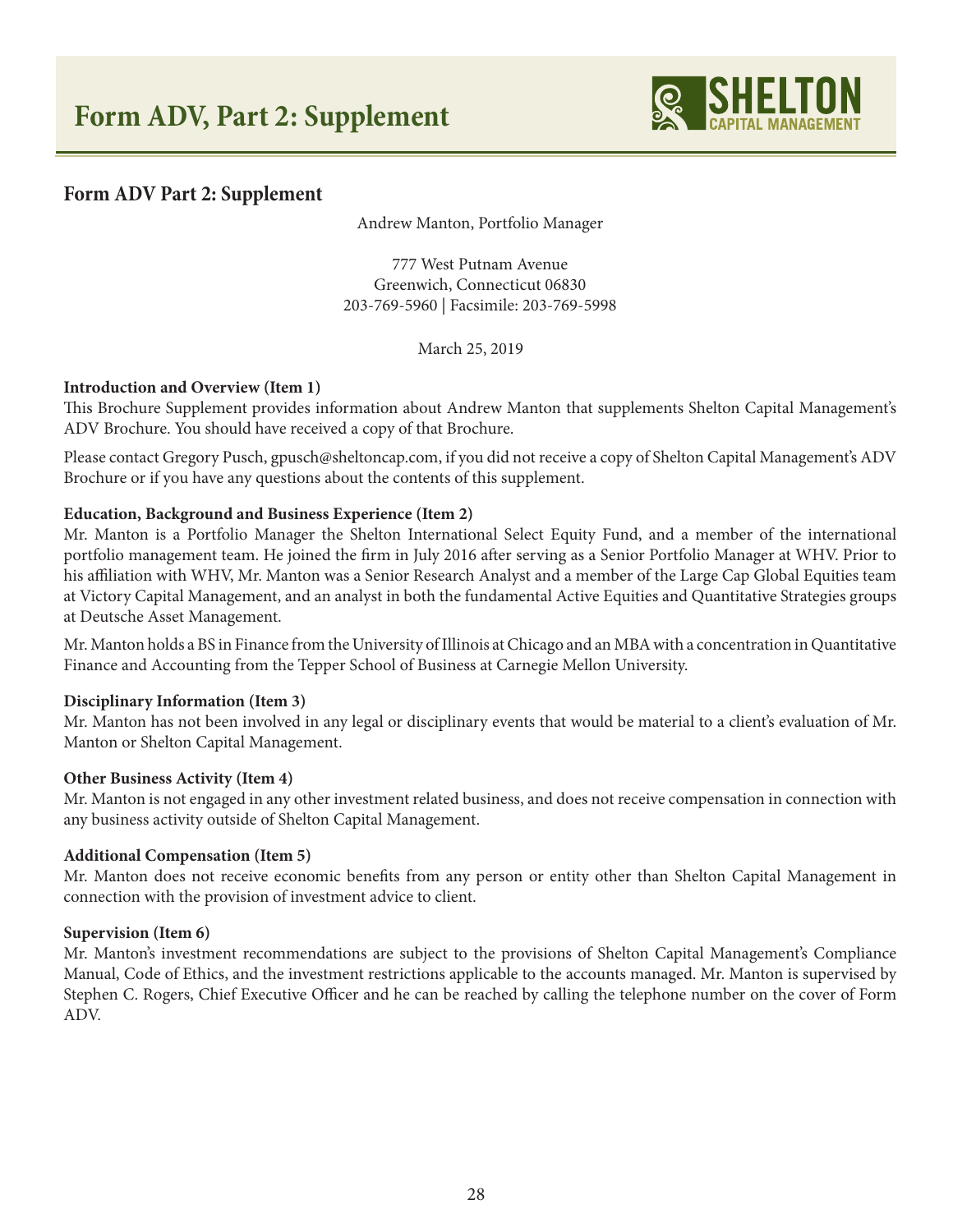

Jeffrey Rosenkranz, Portfolio Manager

777 West Putnam Avenue Greenwich, Connecticut 06830 203-769-5960 | Facsimile: 203-769-5998

March 25, 2019

## **Introduction and Overview (Item 1)**

This Brochure Supplement provides information about Jeffrey Rosenkranz that supplements Shelton Capital Management's ADV Brochure. You should have received a copy of that Brochure.

Please contact Gregory Pusch, gpusch@sheltoncap.com, if you did not receive a copy of Shelton Capital Management's ADV Brochure or if you have any questions about the contents of this supplement.

## **Education, Background and Business Experience (Item 2)**

Mr. Rosenkranz joined Shelton Capital Management on January 25, 2019. He has 21 years of experience investing in the credit markets, with an emphasis in high yield, distressed debt, and special situations. Prior to joining Shelton Capital Management, he was a Partner, Co-CIO and member of the portfolio management team at Cedar Ridge Partners, LLC since 2013, and prior to that a Partner and the Director of Research for Cooperstown Capital Management from 2009 to 2013, and a Founding Principal and Co-Head of Research for Durham Asset Management from 2003 to 2009. He began his career at Ernst & Young LLP and The Delaware Bay Company.

Mr. Rosenkranz holds an M.B.A. (Finance and Accounting) from the Stern School of Business at New York University and earned a B.A. (Economics and Spanish) from Duke University. He is also Certified Public Accountant.

## **Disciplinary Information (Item 3)**

Mr. Rosenkranz has not been involved in any legal or disciplinary events that would be material to a client's evaluation of Mr. Rosenkranz or Shelton Capital Management.

## **Other Business Activity (Item 4)**

Mr. Rosenkranz is not engaged in any other investment related business, and does not receive compensation in connection with any business activity outside of Shelton Capital Management. Mr. Rosenkranz may receive incentive allocation.

## **Additional Compensation (Item 5)**

Mr. Rosenkranz does not receive economic benefits from any person or entity other than Shelton Capital Management in connection with the provision of investment advice to clients, except with respect to participation in incentive allocations in connection with Cedar Ridge GP, LLC, a related entity of Shelton Capital Management which serves as the General Partner of Cedar Ridge Investors Fund I, LP.

## **Supervision (Item 6)**

Mr. Rosenkranz's investment recommendations are subject to the provisions of Shelton Capital Management's Compliance Manual, Code of Ethics, and the investment restrictions applicable to the accounts managed. Mr. Rosenkranz is supervised by Stephen C. Rogers, Chief Executive Officer and he can be reached by calling the telephone number on the cover of Form ADV.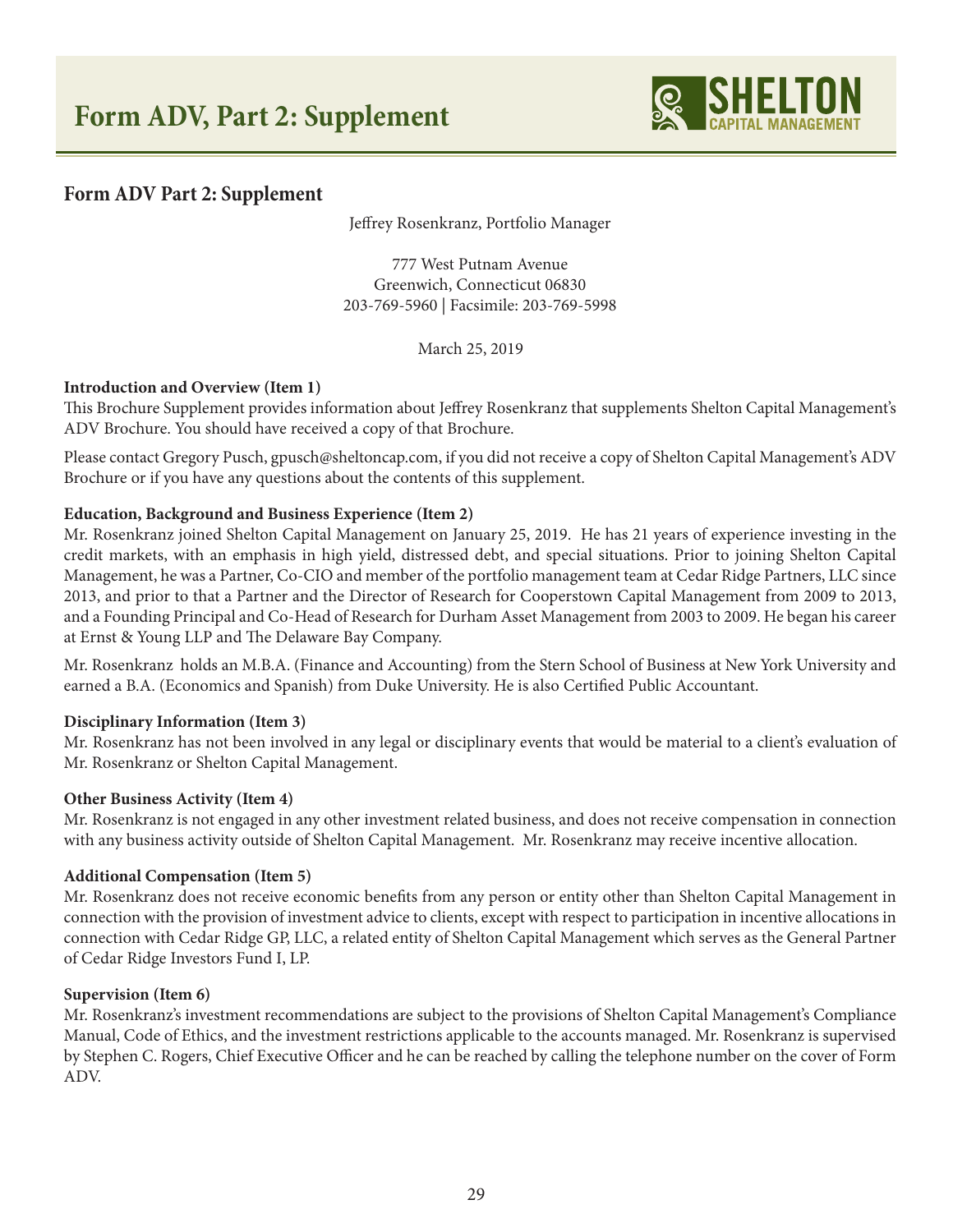

David Falk, Portfolio Manager

777 West Putnam Avenue Greenwich, Connecticut 06830 203-769-5960 | Facsimile: 203-769-5998

March 25, 2019

## **Introduction and Overview (Item 1)**

This Brochure Supplement provides information about David Falk that supplements Shelton Capital Management's ADV Brochure. You should have received a copy of that Brochure.

Please contact Gregory Pusch, gpusch@sheltoncap.com, if you did not receive a copy of Shelton Capital Management's ADV Brochure or if you have any questions about the contents of this supplement.

## **Education, Background and Business Experience (Item 2)**

Mr. Falk joined Shelton Capital Management on January 25, 2019. He has over 36 years of fixed income experience, with an emphasis on municipal bonds and structured finance. Prior to joining Shelton Capital Management, he was a member of the portfolio management team at Cedar Ridge Partners, LLC since 2009, and prior to that served as an investment banker, research analyst and trader specializing in municipal bonds at firms including Bear, Stearns & Co. Inc. and Lazard Frères & Co.

He holds a Master of Regional Planning degree from the University of North Carolina at Chapel Hill and earned a B.A. (Economics and Urban Studies) from Northwestern University.

## **Disciplinary Information (Item 3)**

Mr. Falk has not been involved in any legal or disciplinary events that would be material to a client's evaluation of Mr. Falk or Shelton Capital Management.

#### **Other Business Activity (Item 4)**

Mr. Falk is not engaged in any other investment related business, and does not receive compensation in connection with any business activity outside of Shelton Capital Management.

#### **Additional Compensation (Item 5)**

Mr. Falk does not receive economic benefits from any person or entity other than Shelton Capital Management in connection with the provision of investment advice to clients, except with respect to participation in incentive allocations in connection with Cedar Ridge GP, LLC, a related entity of Shelton Capital Management which serves as the General Partner of Cedar Ridge Investors Fund I, LP.

#### **Supervision (Item 6)**

Mr. Falk's investment recommendations are subject to the provisions of Shelton Capital Management's Compliance Manual, Code of Ethics, and the investment restrictions applicable to the accounts managed. Mr. Falk is supervised by Stephen C. Rogers, Chief Executive Officer and he can be reached by calling the telephone number on the cover of Form ADV.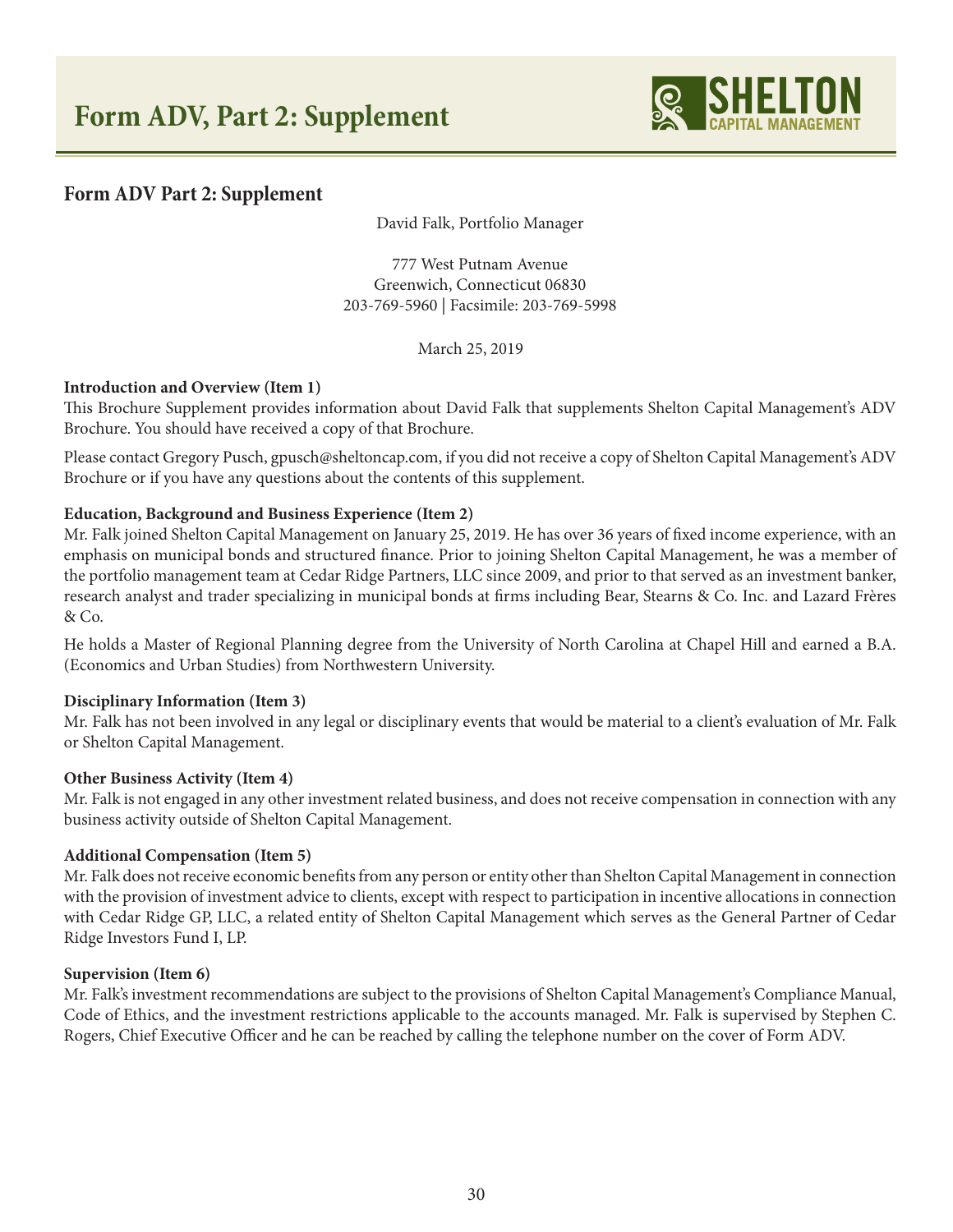

Guy Benstead, Portfolio Manager

777 West Putnam Avenue Greenwich, Connecticut 06830 203-769-5960 | Facsimile: 203-769-5998

March 25, 2019

## **Introduction and Overview (Item 1)**

This Brochure Supplement provides information about Guy Benstead that supplements Shelton Capital Management's ADV Brochure. You should have received a copy of that Brochure.

Please contact Gregory Pusch, gpusch@sheltoncap.com, if you did not receive a copy of Shelton Capital Management's ADV Brochure or if you have any questions about the contents of this supplement.

## **Education, Background and Business Experience (Item 2)**

Mr. Benstead joined Shelton Capital Management on January 25, 2019. He has over 34 years of fixed income experience in the credit and interest rate risk markets at fi rms including Bear, Stearns & Co. Inc. and Drexel Burnham Lambert.

Mr. Benstead holds an M.B.A. (Finance) from the Columbia University Graduate School of Business and earned a B.A. (International Relations) from the University of California, Davis.

#### **Disciplinary Information (Item 3)**

Mr. Benstead has not been involved in any legal or disciplinary events that would be material to a client's evaluation of Mr. Benstead or Shelton Capital Management.

## **Other Business Activity (Item 4)**

Mr. Benstead is not engaged in any other investment related business, and does not receive compensation in connection with any business activity outside of Shelton Capital Management.

## **Additional Compensation (Item 5)**

Mr. Benstead does not receive economic benefits from any person or entity other than Shelton Capital Management in connection with the provision of investment advice to clients, except with respect to participation in incentive allocations in connection with Cedar Ridge GP, LLC, a related entity of Shelton Capital Management which serves as the General Partner of Cedar Ridge Investors Fund I, LP.

#### **Supervision (Item 6)**

Mr. Benstead's investment recommendations are subject to the provisions of Shelton Capital Management's Compliance Manual, Code of Ethics, and the investment restrictions applicable to the accounts managed. Mr. Benstead is supervised by Stephen C. Rogers, Chief Executive Officer and he can be reached by calling the telephone number on the cover of Form ADV.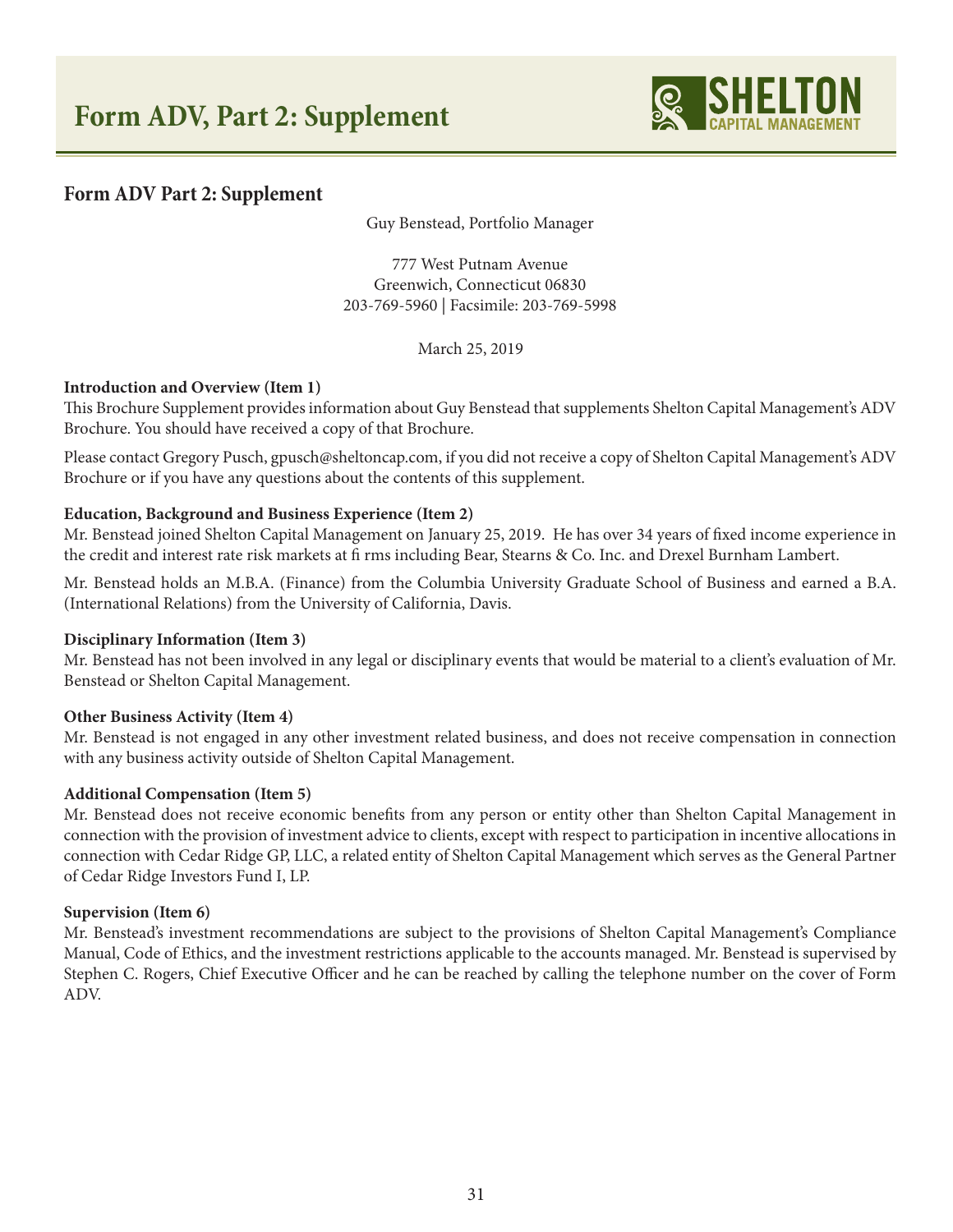

Nick Griebenow, Assistant Portfolio Manager

1875 Lawrence Street Denver, Colorado 80202 415-625-4900 | Facsimile: 303-534-5627

March 25, 2019

## **Introduction and Overview (Item 1)**

This Brochure Supplement provides information about Nick Griebenow that supplements Shelton Capital Management's ADV Brochure. You should have received a copy of that Brochure.

Please contact Gregory Pusch, gpusch@sheltoncap.com, if you did not receive a copy of Shelton Capital Management's ADV Brochure or if you have any questions about the contents of this supplement.

#### **Education, Background and Business Experience (Item 2)**

Mr. Griebenow joined Shelton Capital Management on June 18, 2018. He has over seven years of options and derivatives trading experience, including at Charles Schwab.

Mr. Griebenow holds a B.A. (Economics) from Colorado State University.

#### **Disciplinary Information (Item 3)**

Mr. Griebenow has not been involved in any legal or disciplinary events that would be material to a client's evaluation of Mr. Griebenow or Shelton Capital Management.

#### **Other Business Activity (Item 4)**

Mr. Griebenow is not engaged in any other investment related business, and does not receive compensation in connection with any business activity outside of Shelton Capital Management.

#### **Additional Compensation (Item 5)**

Mr. Griebenow does not receive economic benefits from any person or entity other than Shelton Capital Management in connection with the provision of investment advice to clients.

#### **Supervision (Item 6)**

Mr. Griebenow's investment recommendations are subject to the provisions of Shelton Capital Management's Compliance Manual, Code of Ethics, and the investment restrictions applicable to the accounts managed. Mr. Griebenow is supervised by Stephen C. Rogers, Chief Executive Officer and he can be reached by calling the telephone number on the cover of Form ADV.